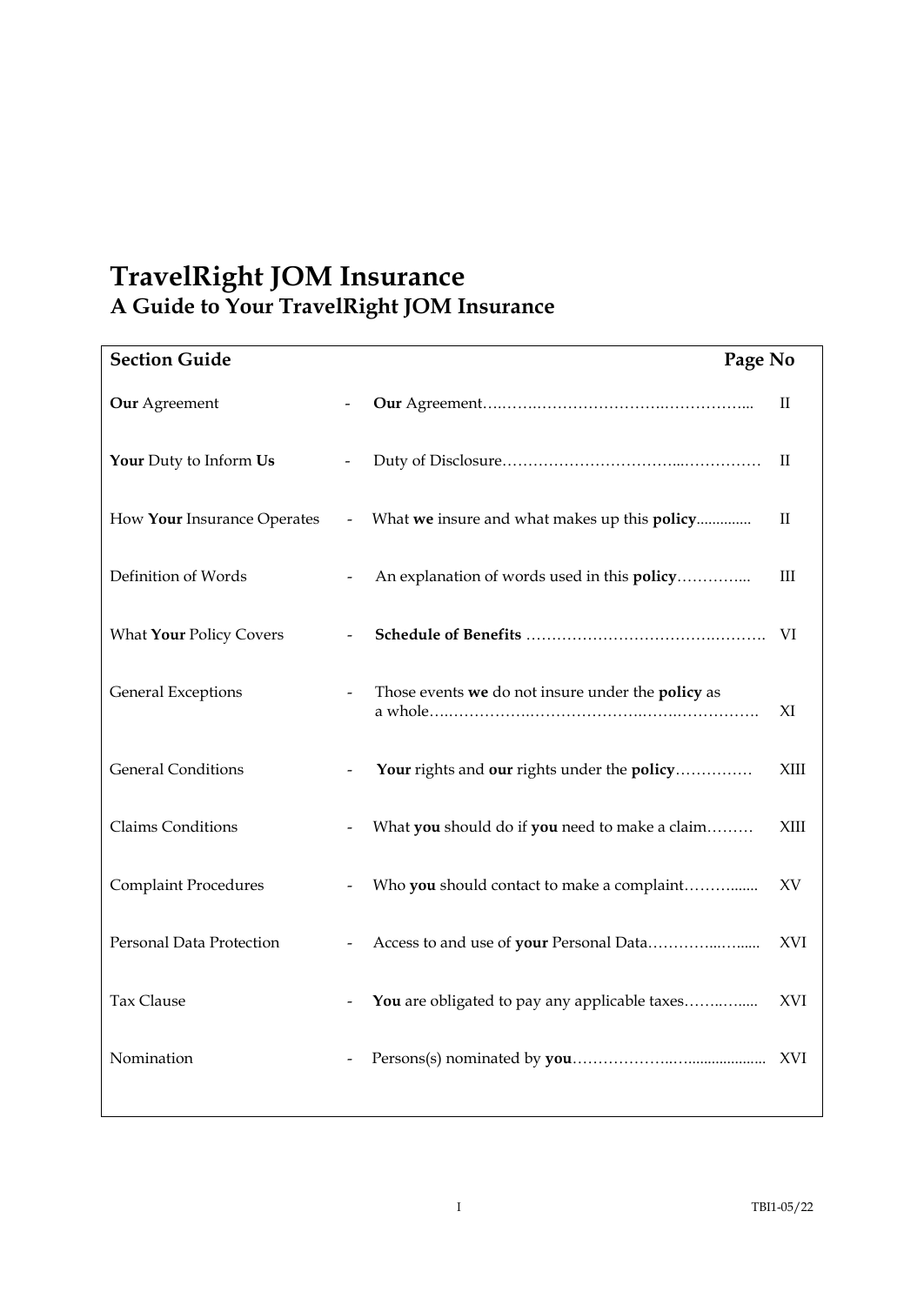# **Our Agreement**

#### Applicable for Consumer Insurance Contract (Insurance wholly for purposes unrelated to **your** trade, business or profession)

This **policy** is issued in consideration of the payment of **premium** as specified in the **schedule** and pursuant to the answers given in **your** Proposal Form (or when **you** applied for this insurance) and any other disclosures made by **you** between the time of submission of **your** Proposal Form (or when **you** applied for this insurance) and the time the contract is entered into. The answers and any other disclosures given by **you** shall form part of this contract of insurance between **you** and **us**. However, in the event of any pre-contractual misrepresentation made in relation to **your** answers or in any disclosures given by **you**, only the remedies in Schedule 9 of the Financial Services Act 2013 will apply.

This **policy** reflects the terms and conditions of the contract of insurance as agreed between **you** and **us**.

#### Applicable for Non-Consumer Insurance Contract (Insurance for purposes related to **your** trade, business or profession)

This **policy** is issued in consideration of the payment of **premium** as specified in the **schedule** and pursuant to the answers given in **your** Proposal Form (or when **you** applied for this insurance) and any other disclosures made by **you** between the time of submission of **your** Proposal Form (or when **you** applied for this insurance) and the time the contract is entered into. The answers and any other disclosures given by **you** shall form part of this contract of insurance between **you** and **us**. In the event of any pre-contractual misrepresentation made in relation to **your** answers or in any disclosures given by **you**, it may result in avoidance of **your** contract of insurance, refusal or reduction of **your** claim(s), change of terms or termination of **your** contract of insurance.

This **policy** reflects the terms and conditions of the contract of insurance as agreed between **you** and **us.**

# **Your Duty to Inform Us**

# **Duty of Disclosure – Information and Changes We Need to Know About**

Applicable for Consumer Insurance Contract (Insurance wholly for purposes unrelated to **your** trade, business or profession)

Where **you** have applied for this insurance wholly for purposes unrelated to **your** trade, business or profession, **you** have a duty to take reasonable care not to make a misrepresentation in answering the questions in the Proposal Form (or when **you** applied for this insurance) i.e. **you** should have answered the questions fully and accurately. Failure to have taken reasonable care in answering the questions may result in avoidance of **your** contract of insurance, refusal or reduction of **your** claim(s), change of terms or termination of **your** contract of insurance in accordance with the remedies in Schedule 9 of the Financial Services Act 2013.

**You** are also required to disclose any other matter that **you** knew to be relevant to **our** decision in accepting the risks and determining the rates and terms to be applied. **You** also have a duty to tell **us** immediately if at any time after **your** contract of insurance has been entered into, varied or renewed with **us** any of the information given in the Proposal Form (or when **you**  applied for this insurance) is inaccurate or has changed.

#### Applicable for Non-Consumer Insurance Contract (Insurance for purposes related to **your** trade, business or profession)

Where **you** have applied for this insurance wholly for purposes related to **your** trade, business or profession, **you** have a duty to disclose any matter that **you** know to be relevant to **our** decision in accepting the risks and determining the rates and terms to be applied and any matter a reasonable person in the circumstances could be expected to know to be relevant otherwise it may result in avoidance of **your** contract of insurance, refusal or reduction of **your** claim(s), change of terms or termination of **your**  contract of insurance.

**You** also have to tell **us** immediately if at any time after **your** contract of insurance has been entered into, varied or renewed with **us** any of the information given in the Proposal Form (or when **you** applied for this insurance) is inaccurate or has changed.

# **How Your Insurance Operates**

**Your** TravelRight JOM Insurance Policy is a contract between **us**, MSIG Insurance (Malaysia) Bhd. and **you**, the holder of the **policy**, on behalf of each **insured person** named therein.

In consideration of **you** paying to **us** the required **premium**, **we** agree to compensate or indemnify **you** or **your** nominee(s) or lawful executor or administrator under the terms and conditions of this **policy** in respect of events occurring during the **period of insurance**, or any subsequent period for which **you** pay and **we** accept the required **premium**.

**Our** provision of insurance under this **policy** is conditional upon **you** observing and fulfilling the terms, provision, conditions and clauses of this **policy**.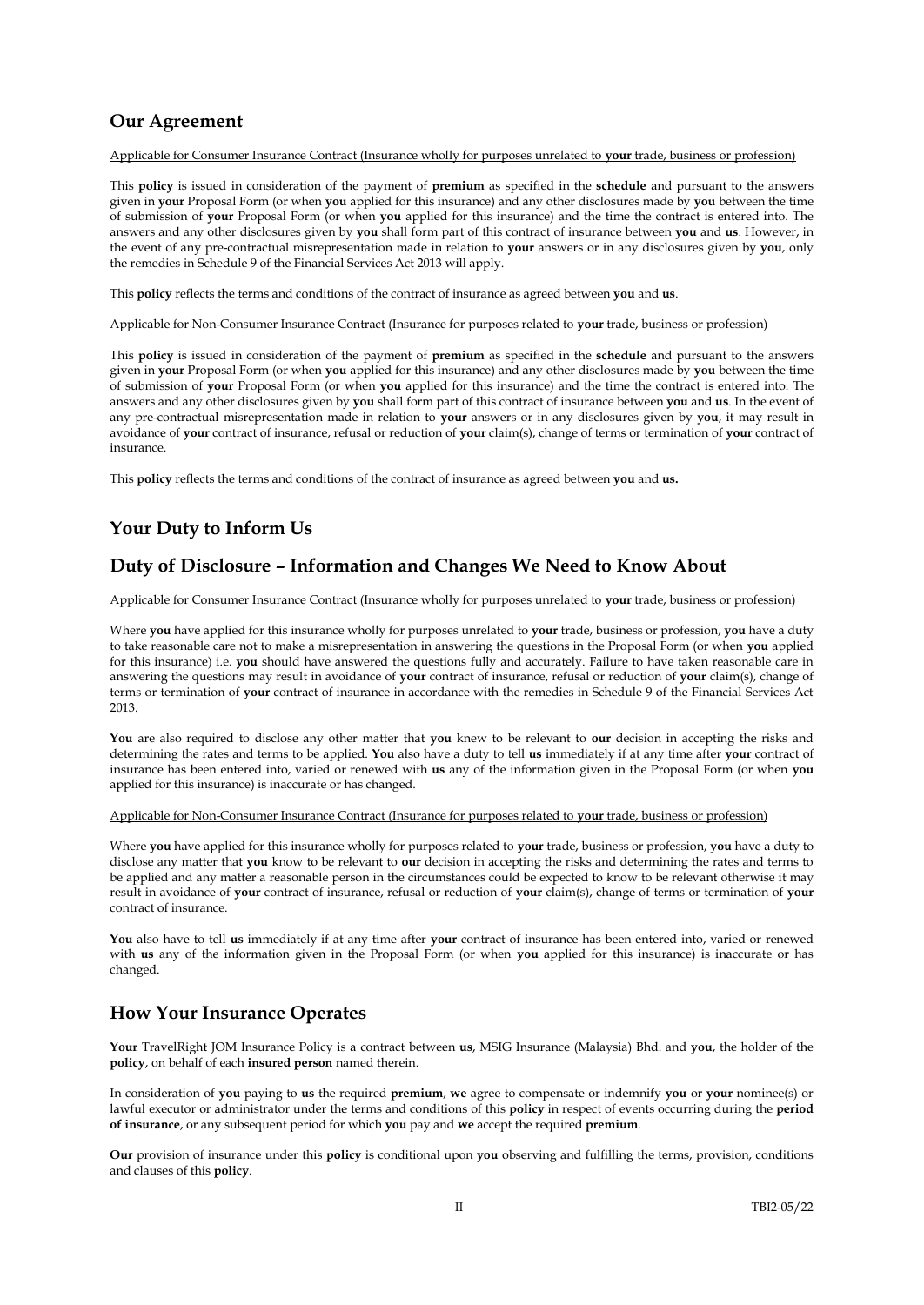# **Definition of Words**

Some words and expressions in this **policy** have a specific meaning which is given below. Each word is printed in bold where it appears e.g. **insured** p**erson**

Words in the singular shall include the plural and vice versa. Words referring to the masculine gender shall include the feminine gender.

## **Accident /Accidental**

means any sudden or unexpected and violent event on the part of the **insured person**, resulting directly and independently from the action of an external cause which include food poisoning, other than any intentionally self-inflicted **injury**.

# **Carrier(s)**

means the entity that transports **you** and **your** luggage in the course of the **journey** by land, water or air conveyance which operates under a license for the transportation of passengers.

# **Child/children**

means a person who is unemployed and unmarried, aged between thirty-one (31) days and seventeen (17) years of age at the inception date of the **policy.**

# **Clinical Levels of COVID-19**

- 1. Stage 1 Asymptomatic Only RT-PCR test positive
- 2. Stage 2 Symptomatic, No pneumonia Upper respiratory tract (URT) symptoms (e.g., pharyngeal congestion, sore throat, cough or fever) for a period less than 7 days
- 3. Stage 3 Symptomatic, pneumonia:
	- URT symptoms with others like vomiting, diarrhea, abdominal pain, myalgia, loss of smell/taste.
	- Signs of increase work of breathing and increase respiratory rate, but no hypoxemia (i.e. NO oxygen requirement).
- 4. Stage 4 Symptomatic, Pneumonia, requiring supplemental oxygen:
	- Tachypnoea\* with hypoxemia (SpO2<94% on room air).
		- CNS effect: Lethargy, decreased level of consciousness, seizure.
		- GI effects: Dehydration, difficulty feeding, raised liver enzymes.
		- Myocardial effect: Raised Creatinine Kinase, Troponin.
- 5. Stage 5 Critically Ill with multiorgan involvement Rapid disease progression with:
	- Respiratory failure requiring mechanical ventilation (acute respiratory distress syndrome (ARDS),
	- Persistent hypoxemia
	- Septic shock
	- Organ failure requiring invasive monitoring and mechanical ventilation (myocardial **injury**/heart failure; liver **injury**/coagulation dysfunction; kidney **injury**).

## **COVID-19**

means coronavirus disease 2019 (**COVID-19**), an infectious disease caused by severe acute respiratory syndrome coronavirus 2 (SARS-CoV-2) or any variant or related strain thereof.

## **Curtailment**

means cutting short **your journey** by early return to **your home** after its commencement.

## **Endorsement**

means a written alteration to the terms, conditions and limitations of this **policy**.

## **Epidemic**

means to a sudden severe outbreak of disease that spreads rapidly and affects, within a very short period, an inordinately large number of people within a geographical region. For a non-exhaustive example, SARS / Swine Flu (H1N1) /Bird Flu.

## **Family**

means **you, your** legal spouse and all **your** accompanying **child**/**children** aged between thirty-one (31) days and seventeen (17) years of age at the inception of the **policy**.

## **Hazardous adventure(s)**

means mountaineering, abseiling or rock climbing necessitating the use of ropes and other climbing equipment, bungee jumping, offshore activities including rafting or canoeing involving white water rapids, jet skiing, flying or other aerial activities, underwater activities involving the use of any artificial breathing apparatus to a depth of more than 30 metres, racing (other than on foot), ski-jumping, ski-bob racing, freestyle skiing including the use of bob sleighs, hang-gliding, professional sporting activities and competitions of any kind, any organised sporting holiday, expedition and any other activities that require a degree of skill and involves exposure to risk.

## **Home**

means **your** usual place of residence in **overseas**.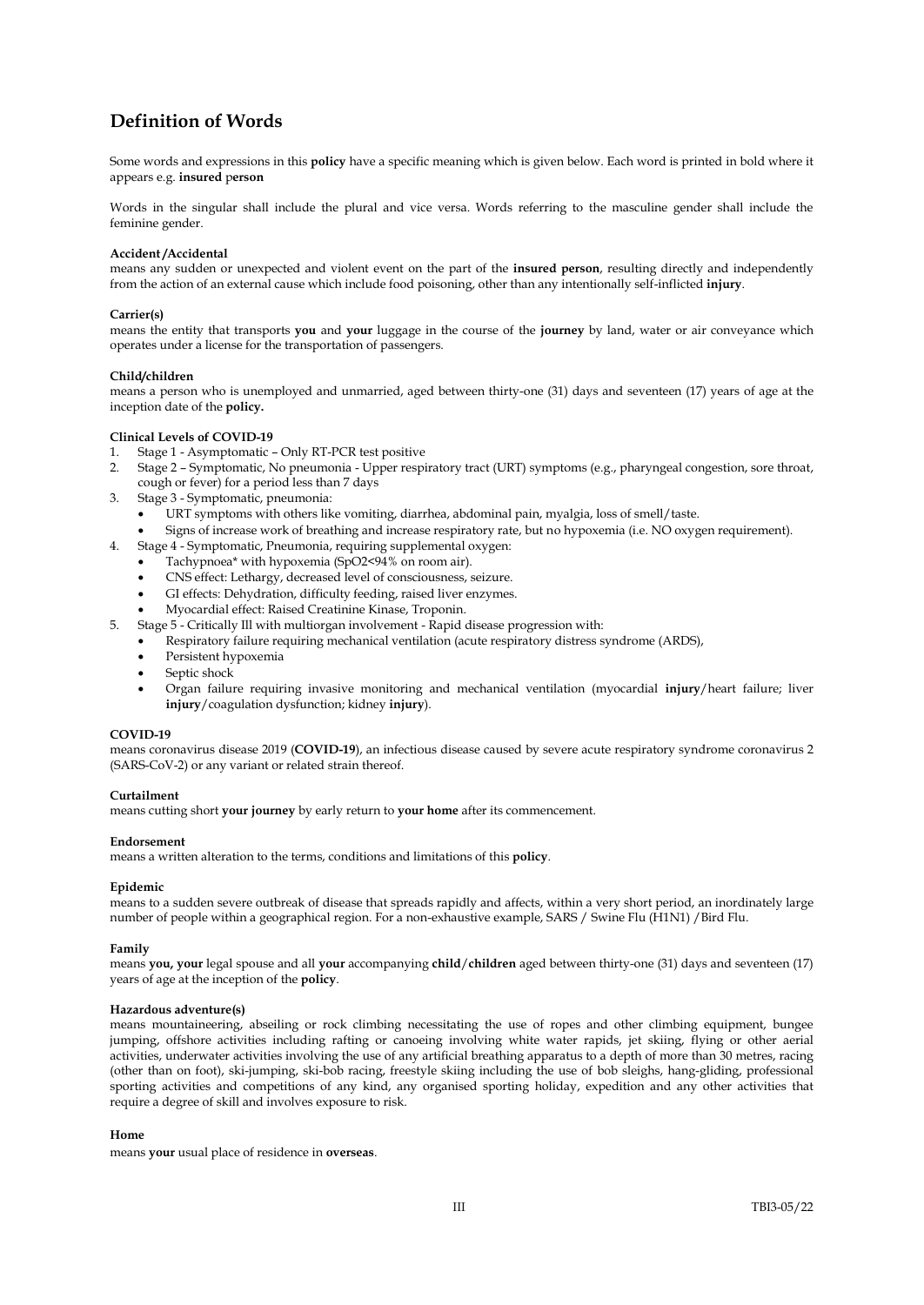# **Hospital**

means only an establishment duly constituted and registered as a **hospital** for the care and treatment of sick and injured persons as paying bed-patients, and which:-

- a. has facilities for diagnosis and major surgery;
- b. provides 24 hours a day nursing services by registered and graduate nurses;
- c. is under the supervision of a **doctor**; and
- d. is not primarily a clinic, a place for alcoholics or drug addicts, a nursing, rest or convalescent **home** or a **home** for the aged or similar establishment.

## **Hospitalised/Hospitalisation**

means confinement in a **hospital** for which the **hospital** makes a charge for room and board, and the **insured person** must be confined for a continuous uninterrupted period of at least 24 hours upon the advice of and under the regular care and attendance of a **physician** or **medical practitioner**.

## **Illness**

means any sudden and unexpected deterioration of health certified by a registered or competent **medical practitioner** during the **period of insurance**.

## **Injury**

means bodily **injury** suffered anywhere in Malaysia caused solely by an **accident** and not by sickness, disease or gradual physical or mental wear and tear occurring during the **period of insurance**.

# **Insured/Insured Person/You/Your**

means each individual named in the **policy** or Certificate of Insurance and who is not a Malaysian citizen, Malaysian Permanent Resident, valid work permit or employment pass holder, valid student pass holders or legally employed persons in Malaysia and their dependants residing in Malaysia.

#### **Journey**

means a trip or holiday that commences when **you** enter Malaysia until the time **you** exit Malaysia.

The duration of each trip shall not exceed ninety (90) days from the commencement of the **journey**.

For the avoidance of doubt, all **journey** shall exclude any daily and regular commute.

#### **MSIG Assist**

means 24-hour worldwide helpline assistance.

#### **Natural Disaster**

means force of nature that has catastrophic consequences which may result in substantial damage and/or loss of life, such as flood, earthquake, tsunami, typhoons, hurricane, volcanic eruption, landslides, for which an emergency warning has been issued by the Meteorological, Seismological, Geological, or other relevant Agency, Authorised Body or its equivalent of the destination country.

#### **Overseas**

means out of Malaysia.

## **Pandemic**

means to an outbreak of infectious disease, which meets the following criteria set by World Health Organization (WHO), that spreads across a large region or worldwide.

- a. Emergence of a disease new to a population.
- b. Agents infect humans, causing serious **illness**.
- c. Agents spread easily and sustainably among humans.

#### **Period of Insurance**

means for Section 5, insurance is effective on the issue date of the **schedule**/Certificate of Insurance and terminates on commencement of **your journey**.

In respect of all other Sections, the **period of insurance** starts upon checking in at point of immigration and have obtained immigration clearance to enter Malaysia or the commencement date as specified in the **schedule**/Certificate of Insurance whichever is later. The cover shall terminate upon checking in at point of immigration and have obtained immigration clearance to exit Malaysia or the expiry date as specified in the **schedule**/Certificate of Insurance whichever is earlier.

#### **Personal Luggage**

means each of **your** suitcases, trunks and containers of a similar nature and their contents and articles worn or carried by **you**.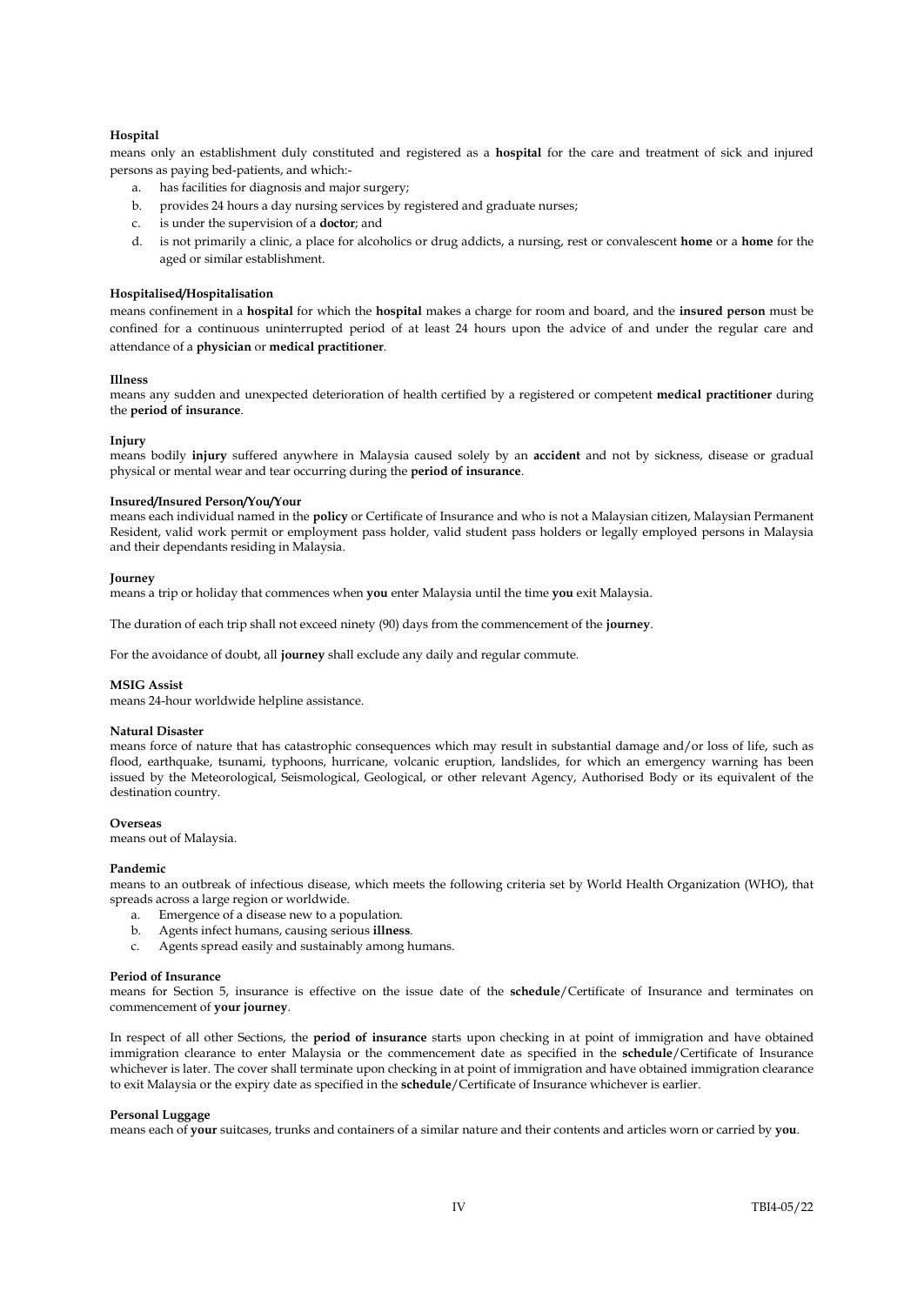## **Personal Money**

means bank and currency notes, cash, cheques, postal and money orders or travellers cheques held for personal purposes whilst in **your** personal custody at all times.

## **Physician/Medical Practitioner/Doctor**

means a registered **medical practitioner** qualified and licensed to practice western medicine and who, in rendering such treatment is practising within the scope of his licensing and training in the geographical area of practice but excluding a **doctor** who is the **insured person** himself/herself.

## **Policy**

means the insurance contract which consists of this **policy** wording, **schedule** and **endorsement** (if any).

#### **Pre-existing Condition**

means disabilities that the **insured person** has reasonable knowledge of in the twelve (12) months prior to the inception of the **period of insurance**. An **insured person** may be considered to have reasonable knowledge of a **pre-existing condition** where the condition is for which:

- a) the **insured person** had received or is receiving treatment;
- b) medical advice, diagnosis, care or treatment has been recommended;
- c) clear and distinct symptoms are or were evident; or
- d) its evidence would have been apparent to a reasonable person in the circumstances.

#### **Premium**

means any amount **we** require the **insured**/**insured person** to pay under the **policy** and includes the prevailing government charges.

## **Quarantine**

means a restriction on movement or travel by a medical or governmental authority on an individual who is or is suspected to be a carrier of **COVID-19** infection, or a contract of a person confirmed to have **COVID-19** infection.

## **Schedule**

means the document which is incorporated and forms part of this **policy** and which contains details of the cover provided by **us** to the **insured person**.

## **Schedule of Benefits**

means the benefits made available under this insurance coverage in accordance to the plan **you** have selected.

## **Scheduled Carrier(s)**

means any air, land or sea carrier(s) registered with the relevant authorities and operating under license or similar authorisation for scheduled transportation and in accordance with such authorisation, maintains and publishes schedules and tariffs for passenger service between named airports, stations and ports at regular and specific times.

## **Serious Medical Condition**

means a condition which in the opinion of **the company** or its authorised representatives constitute a serious or life threatening medical emergency requiring immediate evacuation to obtain urgent remedial treatment in order to avoid death or serious impairment to an **insured person**'s immediate or long-term health prospects. The seriousness of the medical condition will be judged within the context of the **insured person**'s geographical location and the local availability of appropriate medical care or facilities.

## **Snatch Theft**

means a criminal act of forcefully stealing by employing rob-and-run tactics by unknown person.

## **Travel Agent**

means a **travel agent** with a valid license and registered with the Ministry of Tourism of Malaysia.

## **Valuables**

means items composed of precious metals or precious stones, jewellery, watches, furs, gold and silver articles, camera (including digital), videocams, binoculars and notebook computer.

## **We/Our/Us/The company/MSIG**

means MSIG Insurance (Malaysia) Bhd.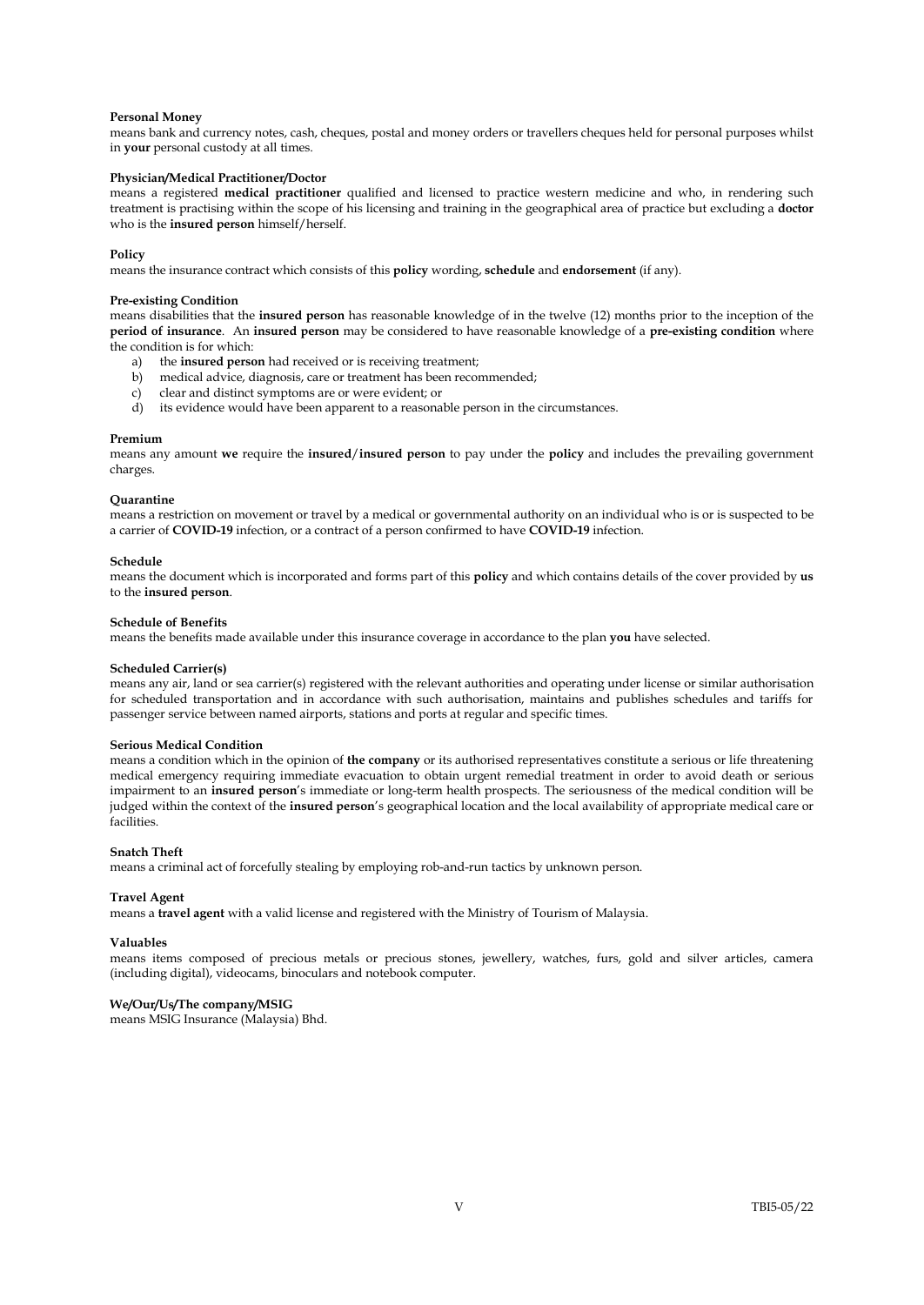# **What Your Policy Covers**

Schedule of Benefits

# **SCHEDULE OF BENEFITS - DOMESTIC**

| <b>SECTION</b>   | <b>BENEFITS</b>                                                             | PLAN 1 (RM)        | PLAN 2 (RM)     |
|------------------|-----------------------------------------------------------------------------|--------------------|-----------------|
| SEC <sub>1</sub> | Personal Accident                                                           |                    |                 |
|                  | • Accidental Death - Adult                                                  | 100,000            | 250,000         |
|                  | • Accidental Death - Child                                                  | 100,000            | 100,000         |
|                  | • Permanent Total Disablement - Adult/Child                                 | 100,000            | 250,000         |
| SEC <sub>2</sub> | Medical & Other Expenses - Accident and/or Illness*                         |                    |                 |
|                  | • Overall Limit for Medical Expenses                                        | 100,000            | 300,000         |
|                  | • Outpatient treatment and/or dental treatment (by accident)**              | 200 per visit      | 200 per visit   |
|                  | *Subject to COVID-19 combined limit                                         | (max 1,000)        | (max 1,000)     |
|                  | **Subject to overall limit for medical expenses                             |                    |                 |
|                  | • Emergency Medical Evacuation & Bringing Back to Home                      | 100,000            | 250,000         |
|                  | Country $\wedge$                                                            |                    |                 |
|                  | • Repatriation of Mortal Remains<br>(including Burial $\&$                  | 100,000            | 250,000         |
|                  | Cremation $)^{\wedge}$                                                      |                    |                 |
|                  | "This benefit is subject to advance approval by <b>MSIG Assist</b> . Please |                    |                 |
|                  | contact MSIG Assist for assistance.                                         |                    |                 |
| SEC <sub>3</sub> | Luggage & Personal Effects                                                  |                    |                 |
|                  | RM200 for each damaged luggage and personal effects and/or                  | Up to $RM1,200$    | Up to $RM5,000$ |
|                  | RM400 for each lost luggage and personal effects                            |                    |                 |
| SEC <sub>4</sub> | Luggage Delay - Every six (6) consecutive hours                             | $200$ (max $400$ ) | 200 (max 800)   |
| SEC <sub>6</sub> | <b>Travel Curtailment</b>                                                   | 2.000              | 9,000           |
| SEC <sub>7</sub> | Travel Delay - Every six (6) consecutive hours of delay                     | 200 (max 1,000)    | 200 (max 3,600) |
| SEC <sub>8</sub> | <b>Snatch Theft Benefits:-</b>                                              | Up to $1,000$      | Up to $2,000$   |
|                  | Loss of Travel Documents or,                                                |                    |                 |
|                  | Loss of Personal Money or,                                                  |                    |                 |
|                  | Loss of Personal Effects                                                    |                    |                 |

# **SCHEDULE OF BENEFITS – COVID-19**

| <b>SECTION</b>   | <b>BENEFITS</b>                                                                         | PLAN 1 (RM)    | PLAN 2 (RM)    |
|------------------|-----------------------------------------------------------------------------------------|----------------|----------------|
| SEC <sub>2</sub> | Medical & Other Expenses - $COVID-19$ (Stage 3, 4 & 5 Only)                             | $COVID-19-$    | $COVID-19-$    |
|                  |                                                                                         | Combined Limit | Combined Limit |
|                  | • Overall Limit for Medical Expenses                                                    | 350,000        | 450,000        |
|                  | • Emergency Medical Evacuation & Bringing Back to Home                                  | Not Applicable | 500,000        |
|                  | Country $\wedge$                                                                        |                |                |
|                  | • Repatriation of Mortal Remains<br><i>(including)</i><br>Burial &                      | Not Applicable | 500,000        |
|                  | Cremation $)^{\wedge}$                                                                  |                |                |
|                  | <sup>^</sup> This benefit is subject to advance approval by <b>MSIG Assist</b> . Please |                |                |
|                  | contact MSIG Assist for assistance.                                                     |                |                |
|                  | • COVID-19 Diagnosis Quarantine Allowance - For Stage 3, 4 &                            | 150 per day    | 400 per day    |
|                  | 5 only                                                                                  | max 2,100      | max 5,600      |
| SEC <sub>5</sub> | <b>Travel Cancellation</b>                                                              | Not Applicable | Up to 25,000   |
| SEC <sub>6</sub> | <b>Travel Curtailment</b>                                                               | Not Applicable | Up to 25,000   |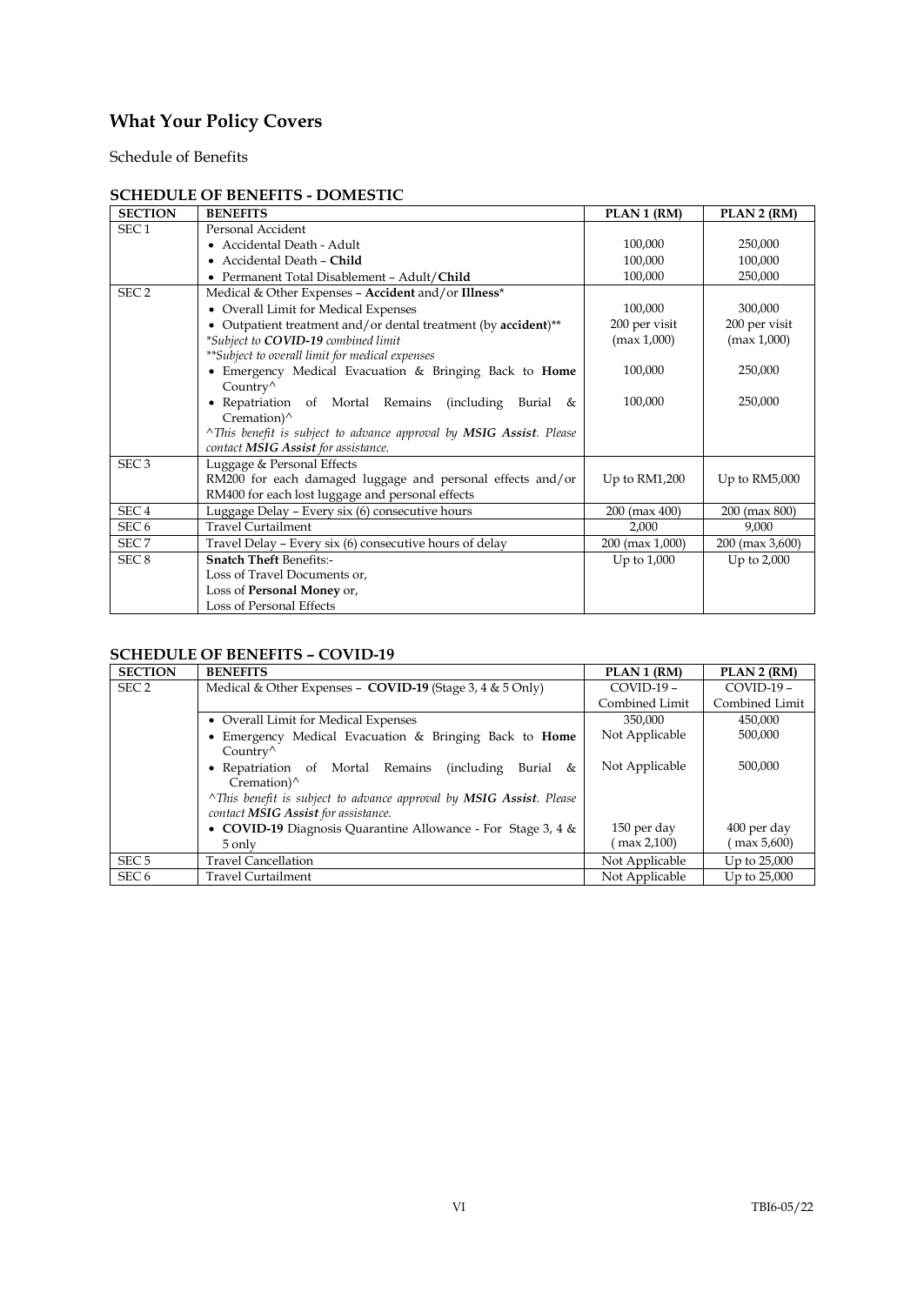# **SECTION 1 - PERSONAL ACCIDENT**

# **Accidental Death**

**We** will pay up to the limit as specified in the Domestic **Schedule of Benefits** for bodily **injury** sustained by the **insured person** during the **journey** and caused by an **accident** occurring within one year of the happening of the event and which is independently solely results in his/her death.

**We** will not pay more than the limit as specified in the Domestic **Schedule of Benefits** if the **insured person** is a **child**.

## **Permanent Total Disablement**

**We** will pay up to the limit as specified in the Domestic **Schedule of Benefits** for bodily **injury** sustained by the **insured person** and caused entirely by **accident** occurring within one year of the happening of the event and which independently and solely results in permanent total disablement as shown below:

- a) Total and permanent loss of sight in one or both eyes or total loss by physical severance or total and permanent loss of use of one or both limbs.
- b) Permanent and total disablement from engaging in employment or occupations of any and every kind.

# **Exclusion Under Section I**

For each **insured person**, **we** will not pay:

- a) More than one of the benefits resulting from the same **injury**.
- b) **Injuries** arising from manual work in connection with any trade, employment and profession.

# **SECTION 2 - MEDICAL AND OTHER EXPENSES**

# **Medical & Other Expenses**

For each **insured person we** will pay:

- a) Up to the limit as specified in the Domestic **Schedule of Benefits** subject to **COVID-19** combined limit for the necessary and reasonable medical, surgical and **hospital** charges which are incurred as a result of an **accidental** bodily **injury** or **illness** during the **period of insurance** within Malaysia.
- b) Up to the limit as specified in the **COVID-19 Schedule of Benefits** for the necessary and reasonable medical, surgical and **hospital** charges which are incurred as a result of **you** are being tested positive and **hospitalised** for **COVID-19** (Stage 3, 4 and 5 only) during the **period of insurance** within Malaysia.
- c) The limit as specified in the Domestic **Schedule of Benefits** for outpatient treatment and/or dental treatment due to an **accident** during the **journey** up to a maximum limit as specified in the Domestic **Schedule of Benefits** subject to overall limit for medical expenses (**accident** and/or **illness**).

# For each **insured person**, **we** will not pay:

- a) follow-up medical expenses incurred in Malaysia and/or following **your** return to **your home country**.
- b) fees or charges for repairs to or for the provision of dentures or artificial teeth.
- c) any dental work involving the use of precious metals.
- d) dental treatment/repairs where the cause is due to normal wear and tear or normal maintenance of dental health.
- e) dental or orthodontic expenses incurred in connection with but not limited to the replacement, repairs to or for the provision of crowns, bridges, implants and orthodontic appliances.
- f) any charges for traditional treatment including acupuncture.
- g) ophthalmological care, eyeglasses, contact lenses and hearing aids or prescriptions for the same.
- h) **pre-existing condition.**
- i) fees or charges or expenses arising from manual work in connection with any trade, employment and profession.

## **Emergency Medical Evacuation & Bring Back to Home Country**

Reimbursement up to the limit as specified in the Domestic and **COVID-19 Schedule of Benefits** respectively for an **insured person** which includes air or surface transportation, medical care during transportation, communications and all usual ancillary charges incurred in moving the **insured person** with a **serious medical condition** including **COVID-19** infection to the nearest **hospital** where appropriate medical care is available. **We** will not pay to evacuate an **insured person** from a foreign destination to Malaysia.

**You** must contact **MSIG Assist** to obtain approval in advance for any evacuation and to make the necessary transportation arrangements. Failure to do so will invalid a claim for such costs.

## **Repatriation of Mortal Remains (including Burial & Cremation)**

Reimbursement up to the limit as specified in the Domestic and **COVID-19 Schedule of Benefits** respectively for conveyance of **your** body to **home country**. Where applicable, **we** will reimburse reasonable charges for burial or cremation in the locality where death occurs including the reasonable cost of transportation of ashes to **home county**. **We** will not pay for the cost of conveyance of **your** body or ashes from a foreign destination to Malaysia.

**You** must contact **MSIG Assist** to obtain approval in advance for any repatriation and to make the necessary transportation arrangements. Failure to do so will invalid a claim for such costs.

# **COVID-19 Diagnosis Quarantine Allowance (for Stage 3, 4 & 5 only )**

# **For each insured person we will pay**:

Up to the limit as specified in the **COVID-19 Schedule of Benefits** if **you** are tested positive for **COVID-19** Stage 3, 4 & 5 during **your journey**, and as a result **you** are unexpectedly placed into mandatory **quarantine** in designated quarantine center in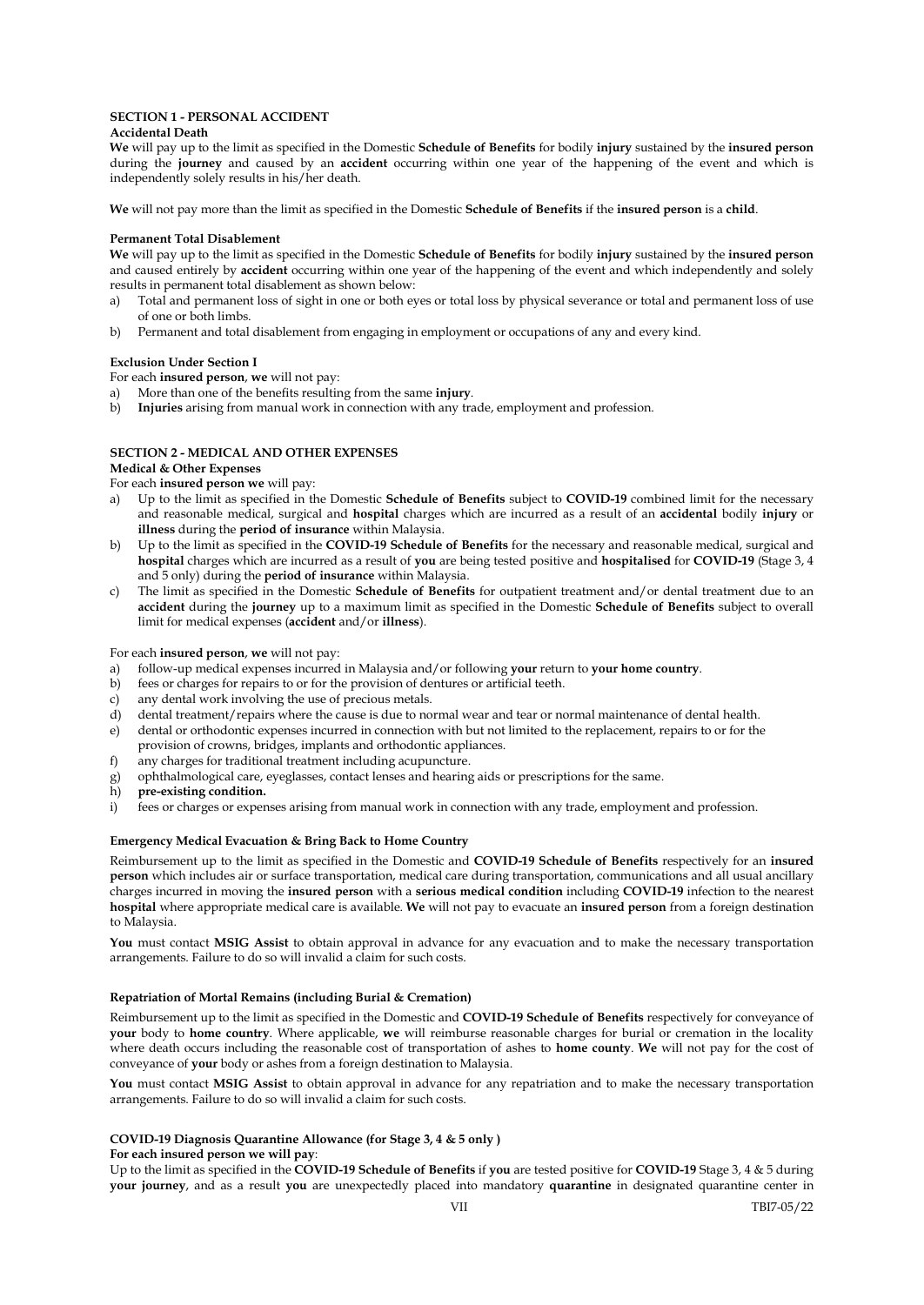Malaysia. This benefit shall automatically be terminated once a claim is made for a single occurrence of **quarantine** under this benefit during the **period of insurance**. There is no option to reinstate this benefit.

This benefit will not apply where **quarantine** measures are mandatory for all arriving passengers or **quarantine** mandates exist for all passengers from a particular country/region of origin. **We** will not cover any loss if **you** are travelling against a **medical practitioner**'s or **doctor**'s advice, or any claim arising from **you** acting in a way that goes against the advice of a **medical practitioner** or **doctor** (including but not limited to, travelling with **COVID-19** symptoms).

# **This benefit is payable only if you fulfill the following conditions:**

- 1. Quarantine Allowance is payable for **quarantine** at designated quarantine center as instructed by local authority (excluding mandatory and **home quarantine**).
- 2. **You** had received at least 2 doses of **COVID-19** vaccinations and taken testing that **you** may need for **your journey**.
- You comply with the local laws and regulations and/or obtain necessary approvals or complete requirements of taking a **COVID-19** test and obtaining negative results prior to departing.

This **policy** will only pay for any claim either under Section 2 on **COVID-19** Diagnosis Quarantine Allowance or Section 6 but not both.

# **SECTION 3 –LUGGAGE AND PERSONAL EFFECTS**

## **For each insured person we will pay:**

Up to the limit as specified in the Domestic **Schedule of Benefits** for damage to or loss of **your personal luggage** and personal effects by the **carrier**.

# **For each insured person we will not pay for:**

- 1. Any event which is the result of more than the limit as specified in the Domestic **Schedule of Benefits** in total loss.
- 2. Damage to or loss of **your personal luggage** and personal effects as a result of **snatch theft** whilst in Malaysia.
- Loss of or damage to:
	- a) bonds, stamps, identity documents, credit and payment cards, travel documents, cash, stocks, negotiable instruments and securities or documents of any kind
	- b) contact or corneal lenses, eyeglasses, hearing aids, prosthetic limbs, artificial teeth or dental bridges or dentures.
	- c) cosmetics of any kind<br>d) accessories of any kine
	- accessories of any kind including fashion accessory
	- e) films, tapes, cassettes, cartridges or discs, memory cards and the like.
	- f) traditional herbs, perishable and consumable goods or bottles or any subsequent damages caused as a result thereof
	- g) pedal cycles, wheelchairs, prams, pushchairs or baby buggies other than while they are being conveyed by public transport services and **carrier**.
	- h) property more specifically insured elsewhere
	- i) **personal money**
	- j) **valuables** unless at all times they are attended by **you**
	- $k$ ) fragile articles, musical instruments, sculptures and household goods
	- l) mobile phones, pagers, portable computer equipment (other than notebook computer), including personal digital assistant and its accessories and equipment for the recording of sound and/or pictures and its accessories
	- m) sports equipment
- 4. Loss or damage due to atmospheric or climatic conditions, wear, tear or depreciation, moth or vermin, gradual deterioration, mechanical or electrical breakdown or derangement, inherent vice.
- 5. Loss or damage to **personal luggage** while away from **your journey** accommodation unless it is at all times attended by **you**.
- 6. Loss or damage by theft from an unattended vehicle unless it was completely out of sight in the trunk of the vehicle which is fully locked and whose windows are closed and there was visible evidence of forced entry
- 7. Loss or damage due to negligence on **your** part.
- 8. Mysterious disappearance.
- 9. Loss or damage in respect of which **you** have received replacement or compensation either from the **carrier** or others.
- 10. Losses not reported to the authorities within 24 hours of discovery.

# **SECTION 4 – LUGGAGE DELAY**

# **For each insured person we will pay:**

Up to the limit as specified in the Domestic **Schedule of Benefits** for every six (6) consecutive hours subject to the maximum limit if **your** accompanying checked-in luggage is delayed from the time of arrival in Malaysia.

# **For each insured person we will not pay if:**

1. claims not declared to an authorized personnel of the **carrier** if **your** luggage is late or lost.

2. **your** luggage is legally delayed, held or confiscated by Customs, the police or other officials.

# **SECTION 5 – TRAVEL CANCELLATION**

# **For each insured person we will pay:**

Up to the limit as specified in the **COVID-19 Schedule of Benefits** for loss of personal accommodation or transport charges, additional travel expenses paid or contracted to be paid by or for **you** and loss of excursion charges pre-booked and prepaid in **your home country** by or for **you** which are not recoverable from any other source if **your journey** is unavoidably cancelled at the time of departure arising from **you** being diagnosed with **COVID-19** infection within seven (7) days prior to **your journey**.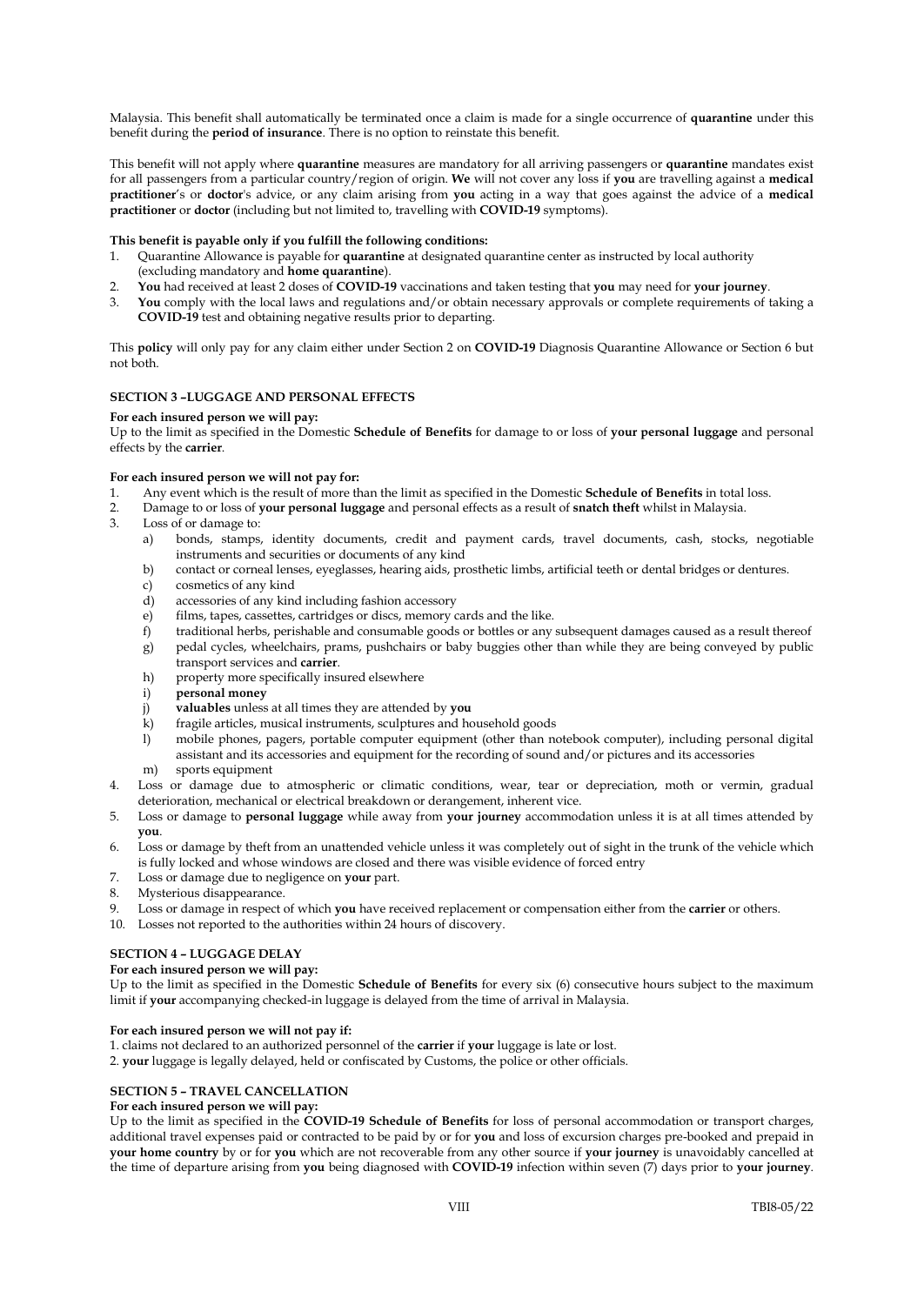This benefit is applicable if **you** have purchased this insurance no later than seven (7) days before the commencement date of **your journey**.

## **For each insured person we will not pay for:**

1. **your** travel cancellation resulting solely due to **quarantine**, border closures, **your** disinclination to travel or **epidemic**- or **pandemic**-related travel advisories issued by governments, health authorities or the World Health Organization, by or for destination country or origin country.

# **SECTION 6 – TRAVEL CURTAILMENT**

# **For each insured person we will pay:**

Up to the limit as specified in the Domestic and **COVID-19 Schedule of Benefits** respectively for the refund of the unused and non-refundable part of **your** trip in proportion to the unused days paid or contracted to be paid by **you** or for **you** in **your home country** in the event of necessary and unavoidable cancellation by **you** arising from causes beyond **your** control occurring during **your journey**. The refund for accommodation will be based on each day of the **journey you** have lost. A proportion of travel expenses will be refunded only if **you** cannot use **your** return ticket and **you** are not claiming return travel expenses under other Sections of this **policy**.

#### **The above benefits are payable if curtailment is due to the following:**

- a) **you** being diagnosed with **COVID-19** infection during **your journey**.
- b) **your** death or **your** confinement in a **hospital** as a result of bodily **injury** or **illness**.
- c) unexpected death or serious **illness** or bodily **injury** to any of **your family member** in **your home country** which requires **hospitalisation** for more than 48 hours.
- d) death or **illness** or bodily **injury** to **your** travelling companion who was registered for the **journey** with **you** and which requires **hospitalisation** during the duration of the **journey**.
- e) unexpected outbreak of strike, civil unrest, riot or commotion in Malaysia that:
	- i) leads to widespread violence;
	- ii) is not due to purposes of asserting sovereign rights and/or operating on behalf of a sovereign state;
	- iii) will put **your** life in danger; and
	- iv) following warning through the mass media by the Malaysian government or the government of **your home** country declaring it unsafe for travel.
- f) **natural disasters** including but not limited to flood, earthquake, tsunami or hurricane which prevents **you** from continuing **your journey**.

In the event of **curtailment**, compensation for the irrecoverable prepaid charges or expenses would be computed on the basis of each completed day from the day of arrival back in **home** country to the scheduled return as shown on the booking invoice.

## **For each insured person we will not pay for:**

- 1. **your** travel curtailment resulting solely due to **quarantine**, border closures, **your** disinclination to travel or **epidemic** or **pandemic**-related travel advisories issued by governments, health authorities or the World Health Organization, by or for destination country or origin country.
- 2. any event which is the result of:
	- a) **your** failure to obtain the required passport or visa.
	- b) any government requirement, regulation or act.
	- c) delay caused by **carriers** or re-scheduling in **your home country** or the delayed departure at any point in or **overseas** during the **journey** if **you** choose to abandon the trip
	- d) act, delay or amendment of the booked itinerary or failure in the provision of any part of the booked trip including error, omission or default by the transport or accommodation provider or their agent or any person acting as **your** agent of any service forming part of the booked holiday or accommodation as well as of the agent or tour operator through whom the holiday or accommodation was booked.
	- e) **you** arranging **your journey** through an unlicensed **travel agent**.
	- f) **your** financial circumstances.
	- g) **your** disinclination to travel or **your** loss of enjoyment of the **journey**.

This **policy** will only pay for any claim either under Section 5 or Section 6 but not both. This **policy** will also only pay for any claim either under Section 2 on **COVID-19** Diagnosis Quarantine Allowance or Section 6 but not both.

## **SECTION 7 - TRAVEL DELAY**

# **For each insured person we will pay:**

the limit as specified in the Domestic **Schedule of Benefits** for compensation for every six (6) consecutive hours of delay subject to a maximum limit as specified in the Domestic **Schedule of Benefits** if the **scheduled carrier** on which **you** are booked is delayed in departure at any single destination stop (including transit) from the time specified in the **scheduled carrier** or tour operator travel itinerary during **your journey** due to strike or industrial action, adverse weather conditions or mechanical failure the **scheduled carrier**.

The coverage under this Section only applies to **scheduled carriers**, which **you** had duly confirmed according to the **carrier** rules and regulations.

## **For each Insured person we will not pay for:**

- any event which is a result of :
	- a) **your** failure to check in at the airport, station or port according to the travel itinerary given to **you.**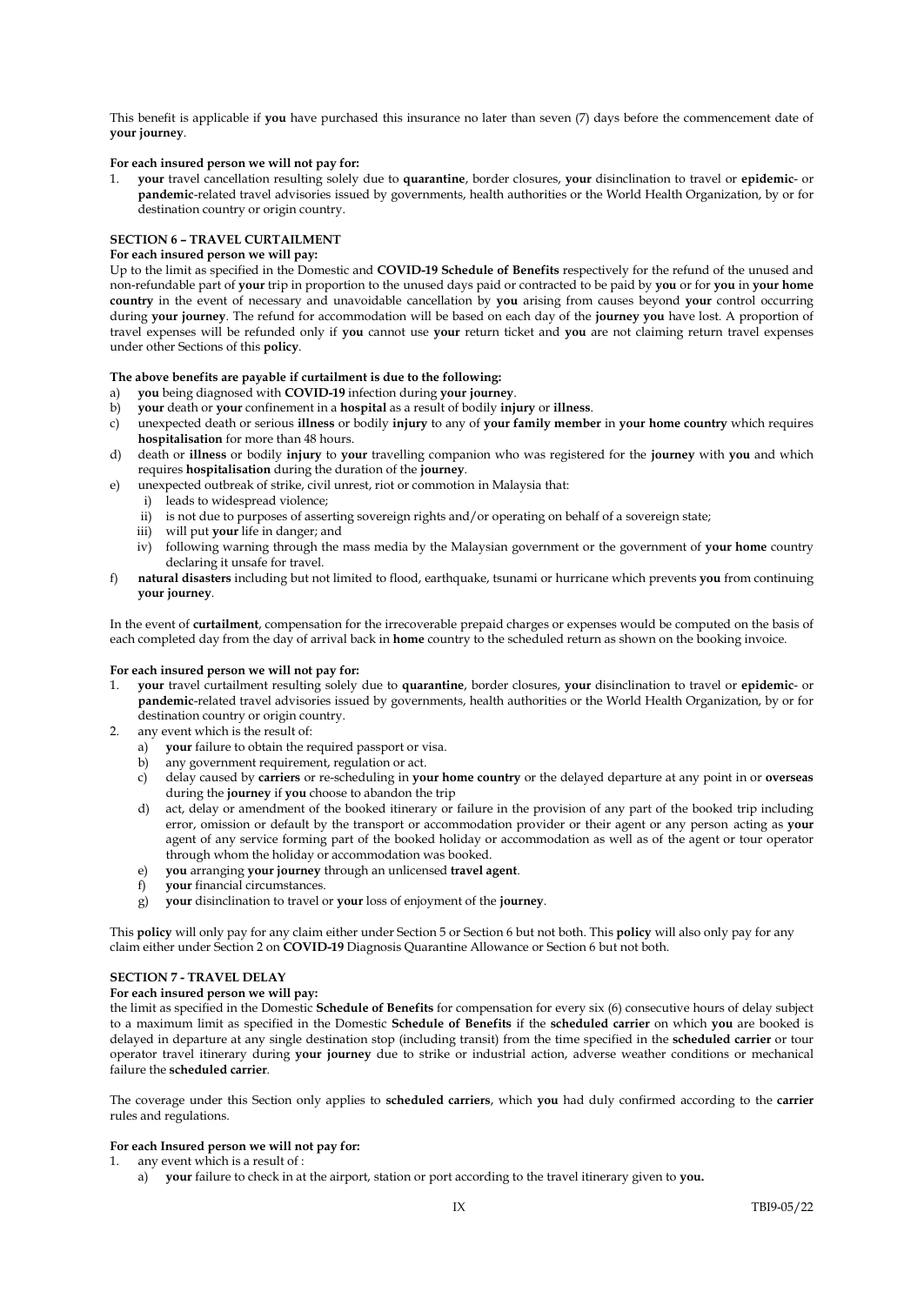- b) **your** late arrival at the airport, station or port after check in or booking in time (except for the late arrival due to industrial action).
- c) compensation unless **you** have obtained written confirmation from the airline, railway or shipping line or their handling agents showing the scheduled departure time and the actual departure time of the flight, **journey** or sailing.
- d) travel delay arising from strike or industrial action which commenced or was announced before purchase of the insurance.
- e) failure of public transport services arising from strike or industrial action which commenced or was announced before the date of departure from **your home.**
- f) rescheduled flights by **carrier** before the commencement of the **journey.**
- g) delay of chartered **carrier.**

# **SECTION 8 - SNATCH THEFT BENEFITS**

In addition to the benefits provided under the above Section, **you** will be covered for the **Snatch Theft** Benefits for the following benefit events as specified below:

# **Loss of Travel Documents**

# **For each insured person we will pay:**

Up to the limit as specified in the Domestic **Schedule of Benefits** for the reasonable additional accommodation, travel expenses and communication expenses necessarily incurred in obtaining new passport or visa and/or travel documents due to loss by **snatch theft** whilst in Malaysia during **your journey** provided always that **you** shall exercise reasonable precaution to prevent theft, loss of or damage and that it must be reported to the police within 24 hours of discovery.

## **For each insured person we will not pay for:**

- 1. loss of:
	- a) or theft of passport and travel documents left unattended in a public place or as a result of **your** failure to take care and precaution for the safeguard and security of the travel documents.
	- b) passport and travel documents in a suitcase while in transit outside **your** control.
	- c) passport and travel documents in **your** suit or jacket, which are left unattended in a public place or while in transit outside **your** control.
	- d) or damage whilst in custody of an airline or other **carrier**, unless reported immediately on discovery and in the case of an airline, a property irregularity report obtained.
	- e) any additional expenses incurred in obtaining the replacement of loss of **your** passport and loss of travel documents in Malaysia.
- 2. mysterious disappearance.

# **Loss of Personal Money**

# **For each insured person we will pay:**

Up to the limit as specified in the Domestic **Schedule of Benefits** in respect of **snatch theft** of **your personal money** during **your journey** in Malaysia, provided that such loss is reported to the police within 24 hours from the incident.

# **For each insured person we will not pay for:**

1. loss of:

- a) or theft of **personal money**, left unattended in a public place or as a result of **your** failure to take care and precaution for the safeguard and security of such money.
- b) money from an unattended vehicle unless secured and contained in its locked boot or in the locked glove compartment of such vehicle and out of view and there was visible evidence of forced entry.
- c) **personal money** in a suitcase while in transit by air or in sea-going vessel or a train and outside **your** control.
- d) **personal money** in **your** suit or jacket which is left unattended in a public place or while in transit by air or in a seagoing vessel or a train and outside **your** control.
- e) travellers cheques where the banker provides a replacement service.
- f) or damage whilst in the custody of an airline or other **carrier**, unless reported immediately on discovery and in the case of an airline, a property irregularity report obtained.
- g) postage stamps or credit cards of any kind.
- h) Cash which **you** receive or are expected to receive compensation or reimbursement.
- shortage due to error, omission, exchange or depreciation in value.
- mysterious disappearance.

# **Loss of Personal Effects**

## **For each insured person we will pay:**

Up to the limit as specified in the Domestic **Schedule of Benefits** for damage to or loss of **your** personal effects in respect of **snatch theft** during **your journey** in Malaysia, provided that such loss is reported to the police within 24 hours from the incident. All **valuables** are only covered against **snatch theft** and only if owned by **you** and in **your** possession.

## **For each insured person we will not pay for:**

- 1. Any event which is the result of more than the limit as specified in the Domestic **Schedule of Benefits** in total loss.
- 2. Loss of or damage to:
	- a) bonds, stamps, identity documents, credit and payment cards, travel documents, cash, stocks, negotiable instruments and securities or documents of any kind
	- b) contact or corneal lenses, eyeglasses, hearing aids, prosthetic limbs, artificial teeth or dental bridges or dentures.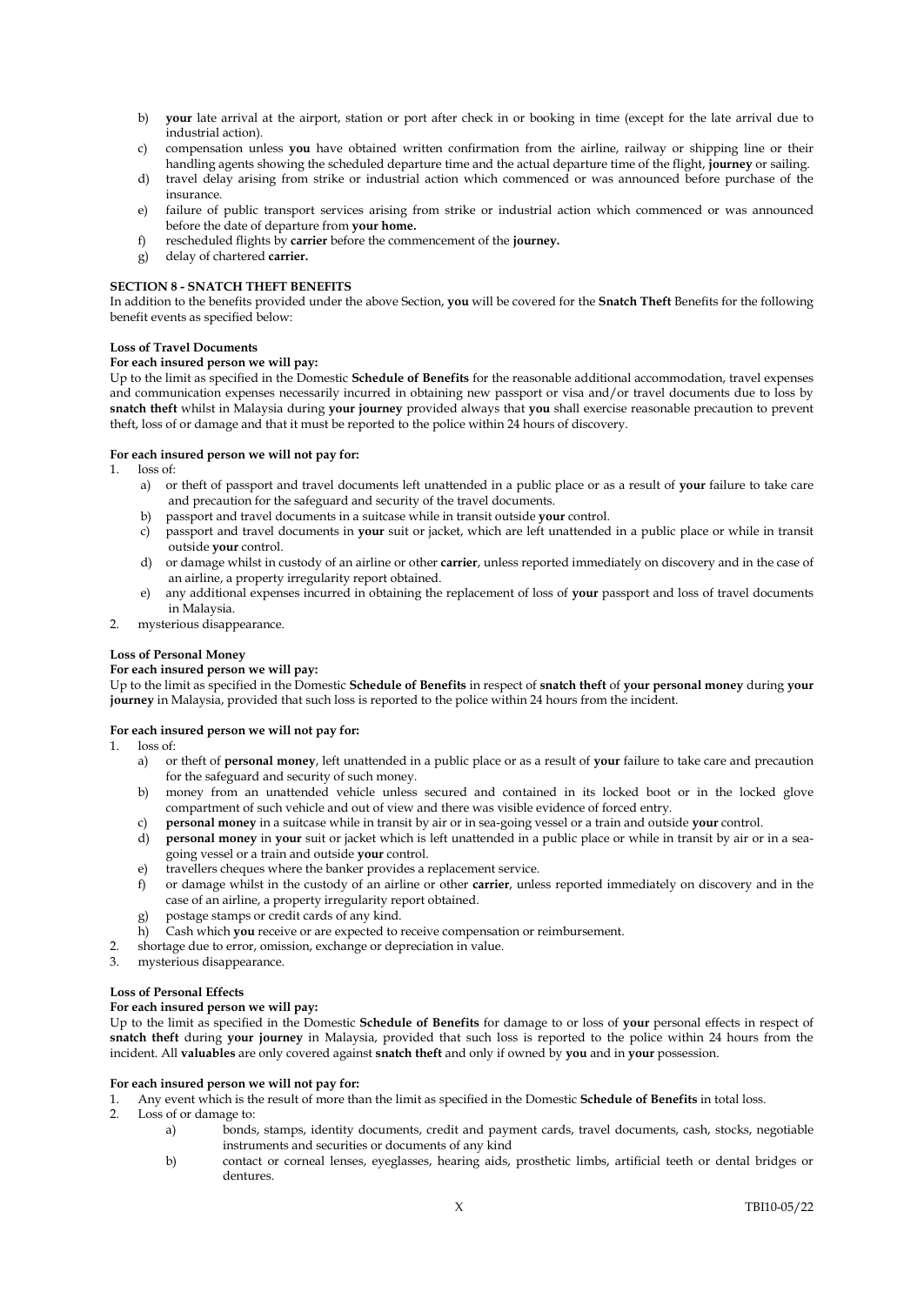- c) cosmetics of any kind
- d) accessories of any kind including fashion accessory<br>e) films, tapes, cassettes, cartridges or discs, memory of
- films, tapes, cassettes, cartridges or discs, memory cards and the like.
- f) traditional herbs, perishable and consumable goods or bottles or any subsequent damages caused as a result thereof
- g) pedal cycles, wheelchairs, prams, pushchairs or baby buggies other than while they are being conveyed by public transport services and **carrier**.
- h) property more specifically insured elsewhere
- i) **personal money**
- j) **valuables** unless at all times they are attended by **you**<br>k) fractile articles, musical instruments, sculptures and ho
- fragile articles, musical instruments, sculptures and household goods
- l) mobile phones, pagers, portable computer equipment (other than notebook computer), including personal digital assistant and its accessories and equipment for the recording of sound and/or pictures and its accessories
- m) sports equipment
- 3. Loss or damage due to atmospheric or climatic conditions, wear, tear or depreciation, moth or vermin, gradual deterioration, mechanical or electrical breakdown or derangement, inherent vice.
- 4. Loss or damage by theft from an unattended vehicle unless it was completely out of sight in the trunk of the vehicle which is fully locked and whose windows are closed and there was visible evidence of forced entry
- 5. Loss or damage due to negligence on **your** part.
- 6. Mysterious disappearance.<br>7 I oss or damage in respect of
- 7. Loss or damage in respect of which **you** have received replacement or compensation either from the **carrier** or others.
- 8. Losses not reported to the authorities within 24 hours of discovery.

# **Endorsements**

# **(attaching to and forming part of this Policy.)**

# **TERRORISM COVER**

Notwithstanding the Terrorism Exclusion (General Exception 1(b)), the **policy** is extended to cover the **insured person** in respect of death or bodily **injury** which may be sustained through acts terrorism provided that there is no liability when such acts of terrorism involve the use of biological, chemical agents or nuclear devices.

# **HIJACKING EXTENSION**

This **policy** is extended to cover death or bodily **injury** directly or indirectly caused by hijacking.

# **General Exceptions**

1. **We** will not pay for any **injury**, death or medical expense caused by or contributed to, or arising from:

- a) war, invasion, act of foreign enemy, hostilities or warlike operations (whether war be declared or not), civil war, rebellion, revolution, insurrection, civil commotion assuming the proportions of or amounting to an uprising military or usurped power, or
- b) any acts of terrorism including but not limited to
	- i. the use or threat of force, violence and/or
		- ii. harm or damage to life or to property (or the threat of such harm or damage) including, but not limited to nuclear radiation and/or contamination by chemical and/or biological agents, by any person(s) or group(s) of persons, committed for political, religious, ideological or similar purposes, express or otherwise, and/or to put the public or any section of the public in fear, or
	- any action taken in controlling, preventing, suppressing or in any way relating to (a) or (b) above.
- c) HIV (Human Immunodeficiency Virus) and/or any HIV-related **illness** including AIDS (Acquired Immune Deficiency Syndrome) however caused and/or any mutant derivatives, variations or treatment thereof however caused.
- d) delay, confiscation, detention, requisition, damage, destruction, or any prohibitive regulations by Customs or other Government Officials or Authorities of any country.
- e) ionising radiation or contamination by radioactivity from any nuclear waste from combustion of nuclear fuel.
- f) the radioactive toxic explosive or other hazardous properties of any explosive nuclear assembly or nuclear component thereof.
- g) mining, oil-rigging, aerial photography or handling explosive, activities related to manual work of any kind, **overseas** secondment, daily commute to and from **your home** or workplace within or outside Malaysia, missionary work, humanitarian work, volunteering for community services.
- h) student studying in Malaysia.
- i) the outbreak of communicable disease which warning or similar publication is issued by Government of Malaysia or the World Health Organisation. Subject to the exceptions of benefits as specified in the **COVID-19 Schedule of Benefits.**
- 2**. We** will not pay for:
	- a) any consequential loss unless specified in the **policy**.
	- b) any loss due to currency exchanges of any and every description.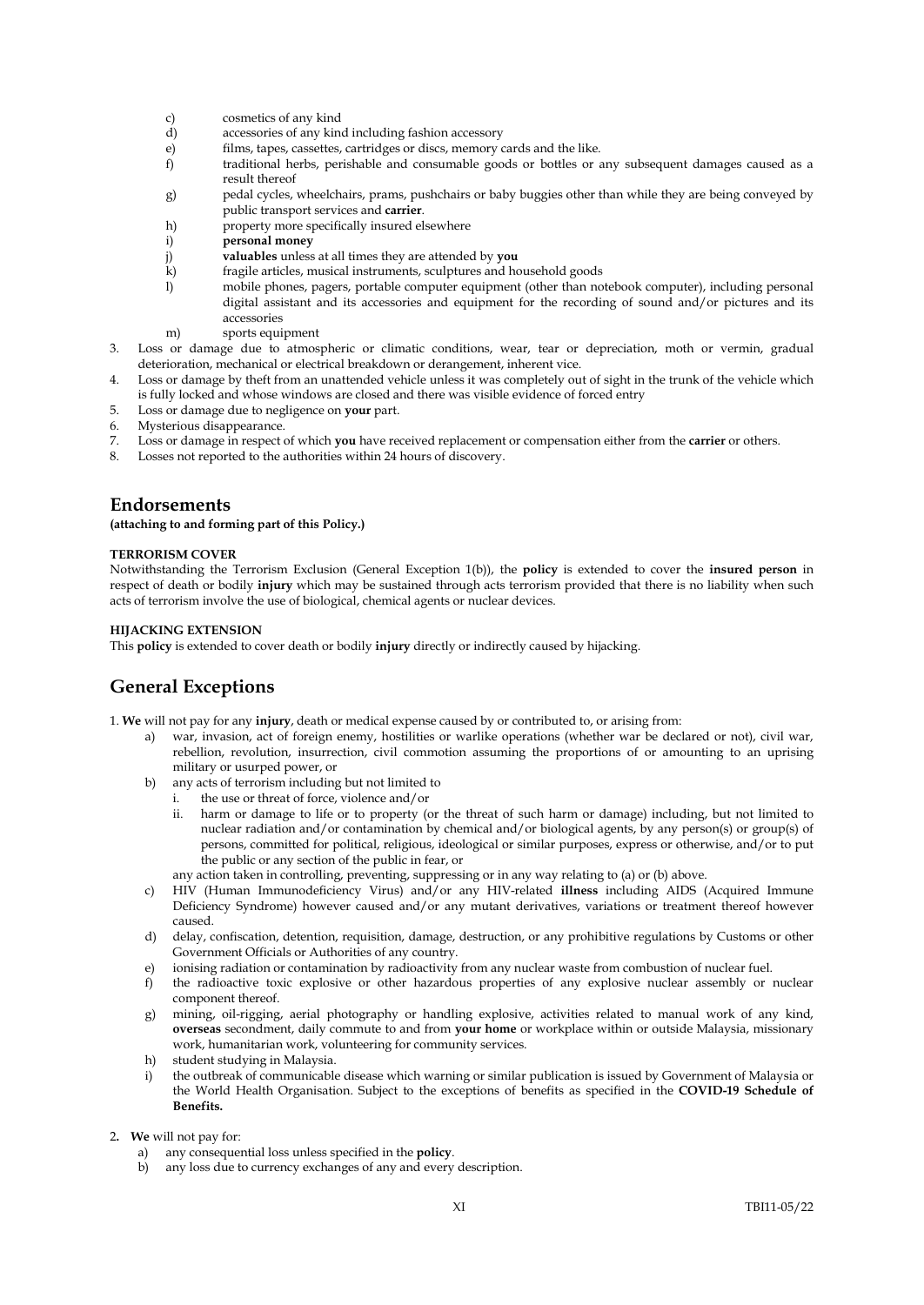- c) claims in respect of **insured person** aged 30 days and below or over 80 years of age at the commencement of the **period of insurance**.
- d) any payment **you** would normally have made during **your** travel, if nothing had gone wrong.
- e) claims caused by reason which is of public knowledge when the insurance is purchased or when the trip is booked.
- f) insurance which is purchased after commencement of **your journey**.
- g) any loss due to **your** involvement in unlawful activities<br>b) any loss, **injury**, damage or liability arising directly or
- any loss, *injury*, damage or liability arising directly or indirectly from travel in, from or through Afghanistan, Cuba, Democratic Republic of Congo, North Korea, Sudan, Syria, Iran and Iraq.
- i) any costs that **you** can recover from the tour operator, airline, hotel or other service provider.

3. Under each of the Sections 1, 2, 5 and 6 **we** will not pay for any event which is the result of:

- **you** travelling in a non-fully licensed passenger carrying aircraft.
- b) medication, which at the time of departure is known to be required or to be continued **overseas**.
- c) treatment or services provided by a health spa, convalescent or nursing **home** or any rehabilitation centre.
- d) **you** receiving in-patient treatment or is on a waiting list for in-patient treatment.
- e) **you** have received a terminal prognosis.
- f) **you** intend to travel against the advice of a **medical practitioner** or are intending to obtain medical treatment during the **journey**.
- g) **your** suicide, self-injury or wilful exposure to peril (other than in an attempt to save human life).
- h) **you** being under the influence of drugs or other substance abuse (other than those prescribed by a registered **medical practitioner** but not when prescribed for the treatment of drug addiction).
- i) solvent abuse.
- j) **you** being under the influence of alcohol or intoxicating liquor.
- k) **you** participating in a **hazardous adventure**.
- l) **your** pregnancy, childbirth, miscarriage, abortion or menopause.
- m) sexually transmitted diseases.
- n) **pre-existing condition**.
- o) cosmetic surgery.
- p) non-emergency medical check-ups.
- q) failure to obtain at least 2 doses of **COVID-19** vaccination before departure.
- r) **illness** or disorders of a psychological nature, nervous depressions, any anxiety state and/or nervous depressions, mental **illness**.
- s) motorcycling (as a rider or pillion)
- t) any event that has occurred resulting in **you** not being able to or incapable to travel and such event was made known to **you** or which **you** were aware of at the time **you** took out **your policy** or when the **journey** was booked (whichever is later).
- u) mountain sickness
- 4. Under Section 1 if there is more than one **insured person** covered**, our** maximum aggregate liability in respect of all **insured person** travelling in one aircraft or surface transport vehicle or vessel shall not exceed the conveyance limit of RM5,000,000 or the aggregate amount of compensation payable in respect of such **insured persons**, whichever is the lesser.
- 5. Cyber Risk Clause (Where Applicable)

(Information Technology Hazards Clarification Clause)

The indemnity expressed in this **policy** shall not apply to liability in respect of any claim or loss arising out of any activities and/or business conducted and/or transacted via the internet, extranet and/or via the **insured persons**' own website, internet site, web address and/or via the transmission of electronic mail or documents by electronic means.

6. Date Recognition Clause (Where Applicable)

There is no insurance under this **policy** in respect of any claim of whatsoever nature, which arises directly or indirectly from or consists of the failure or inability of any:

- a) electronic circuit, microchip, integrated circuit, microprocessor, embedded system, hardware, software, firmware, programme, computer, data processing equipment, telecommunication equipment or systems or any similar device.
- b) media or systems used in connection with any of the foregoing.

whether the property of the **insured person** or not, at any time to achieve any or all of the purposes and consequential effects intended by the use of any number, symbol or words to denote a date including without limitation, the failures or inability to recognise, capture, save, retain or restore and/or correctly to manipulate, interpret, transmit, return, calculate or process any date, data information, command, logic or instruction as a result of :

- i) recognising using or adopting any date, day of the week or period of time, otherwise than as or other than the true or correct date, day of the week or period of time.
- ii) the operation of any command or logic, which has been programmed or incorporated into anything, referred to in (a) and (b) above.
- 7. Sanction Limitation and Exclusion Clause

No insurer shall be deemed to provide cover and no insurer shall be liable to pay any claim or provide any benefit hereunder to the extent that the provision of such cover, payment of such claim or provision of such benefit would expose that insurer to any sanction, prohibition or restriction under United Nations resolutions or the trade or economic sanctions, laws or regulations of the European Union, United Kingdom or United States of America.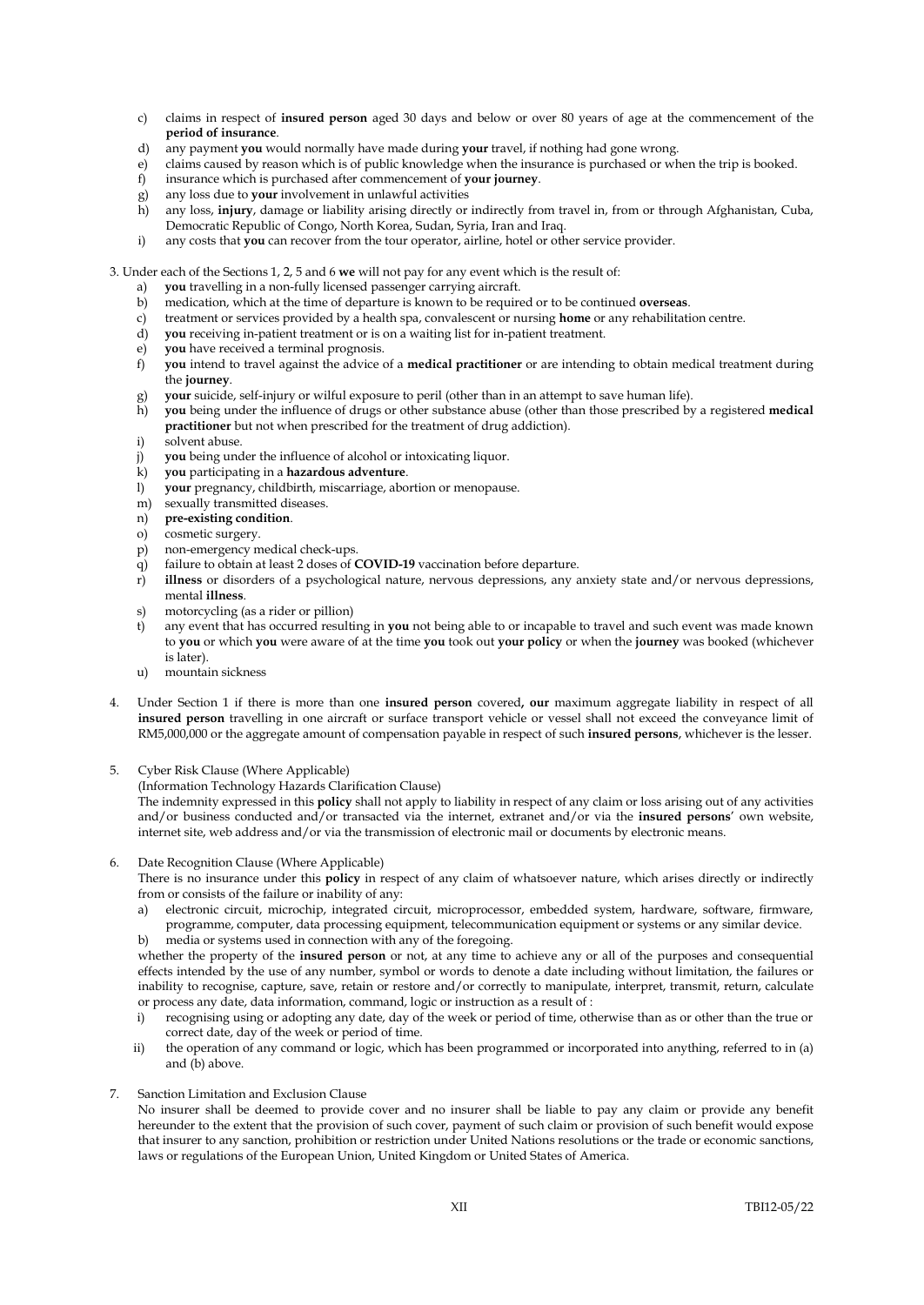# **General Conditions**

**We** will act in good faith in all **our** dealings with **you**. Equally, the payment of claims happening during the **period of insurance** is dependent on:

- 1. **You** observing the following:
	- a) Taking ordinary and proper care to safeguard yourself and **your** property against **accident**, **injury**, loss or damage, as if the insurance was not in force.
	- b) Reporting in writing to **us** within 30 days upon return to **your home,** full details of any incident which may result in a claim under the **policy**.
	- c) Producing the **schedule**/Certificate of Insurance before a claim is submitted.<br>d) Giving all necessary information and assistance that **we** may require at **ve**
	- d) Giving all necessary information and assistance that **we** may require at **your** expense (including where necessary medical certification)
	- e) Giving notice within 24 hours to the police of any loss or theft or to the **carrier** when the loss or damage has occurred in transit. In either case, a report form must be obtained from the police or **carrier** and forwarded to **us.**
	- f) Not abandoning any property to **us.**
	- g) Having sought medical advice on the advisability of taking the **journey** when **you** have received medical treatment as a **hospital** in-patient during the 6 months preceding the **journey** booking or are under investigation or awaiting results for any diagnosed or undiagnosed medical condition.
	- h) Not travelling contrary to medical advice or specifically to obtain medical treatment.
	- i) Not having received a terminal prognosis from a registered **medical practitioner** prior to the date of issue of the **schedule**/Certificate of Insurance.
	- j) Not awaiting medical treatment as a **hospital** in-patient or are aware of the need for in-patient treatment for any diagnosed or undiagnosed medical condition on the date of issue of the **schedule**/Certificate of Insurance.
	- k) Suffering from any previously diagnosed anxiety state.
	- l) No alterations and/or additions to the printed terms and conditions of the **schedule**/Certificate of Insurance being valid unless initialled at **our** office.
	- m) Insuring the entire **journey** under TravelRight JOM Insurance.
- 2. **You** recognising **our** rights:
	- a) To avoid paying any claim which is in any way fraudulent.
	- b) Not to be liable for the same claim under more than one TravelRight JOM Insurance for the same **insured person** relating to the same **period of insurance** issued by **us.**
	- c) Cancel all benefits provided by the **policy** without refund of any **premium** when a payment is made for cancellation or **curtailment** of the **journey**.
	- d) Only pay a proportion of a claim where there is other insurance in force covering medical expenses, and to require details of such other insurance.
	- e) Not to refund the **premium** after the commencement of **your journey**.
	- f) To cancel all covers under the **policy** immediately if the claim is dishonest or exaggerated in any way and **we** reserve the right to notify the police of any such claim.
	- g) Under Section 2 Emergency Medical Evacuation & Bringing Back to Home Country (as specified in the Domestic and **COVID-19 Schedule of Benefits** respectively): to decide if the **insured person**'s medical condition is sufficiently serious to warrant Emergency Medical Evacuation.
		- **The company** or its medical advisers shall also decide the place to which the **insured person** shall be evacuated and the means by which the evacuation should be carried out, having regard to all the assessed facts and circumstances of which **the company** is aware at the relevant time.
- 3. **You** may cancel this **policy** by giving **us** seven (7) days' written notice provided always that the **period of insurance** has not commenced when the date of cancellation of this **policy** is effective. Such cancellation shall become effective on the date the notice is received or on the date specified in such notice whichever is the later. In the event **premium** has been paid, **you** shall be entitled to a refund of the **premium** paid for this **policy**. **We** may cancel **your policy** by sending seven (7) days' notice by recorded delivery letter or registered letter or email to **your** last known address or email address. In any event, the return of **premium** will depend on how long the cover has been in force and provided no claim has been made during the current **period of insurance**.
- Cash Before Cover
	- It is a fundamental and absolute special condition of this contract of insurance that the **premium** due must be paid and received by **us** before cover commences.

# **Claims Conditions**

# 1. **Condition Precedent**

The payment of claims under this **policy** is dependent upon observance of its terms and conditions by the **insured person** or any other claimant.

# 2. **Advice of Loss**

**You** must report in writing to **us** within thirty (30) days full details of any **injury/ illness** which may result in a claim under this **policy**. For losses other than **injury/ illness** which may result in a claim under this **policy**, **you** must report in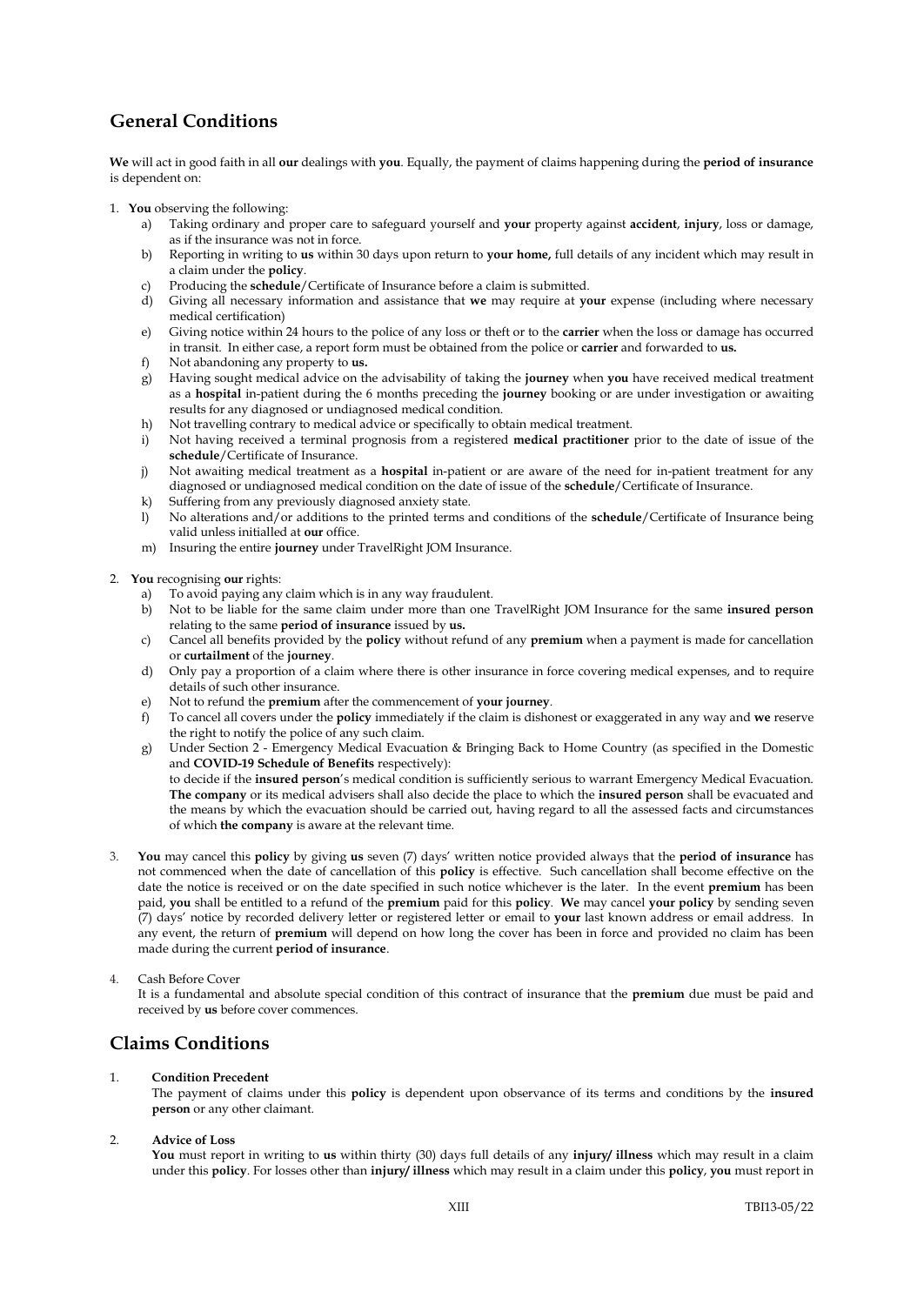writing to **us** within fourteen (14) days with full details of losses, and where necessary, **we** reserve the right to request for substantiating documents and/or applicable reports at **your** expense.

## 3. **Document**

All certificates, information and evidence must be provided at the expense of the **insured person** or claimant in the form and nature required. In the event of death of the **insured person**, **we** shall require sight of death certificate and shall be entitled to have a post-mortem examination at **our** expense.

# 4. **Medical Examination**

**You** or the **insured person** shall employ the services of a registered **medical practitioner** and the **insured person** shall undergo any treatment such practitioner shall deem necessary. The **insured person** may have to undergo further medical examination required by **us** at **our** expense.

## 5. **Arbitration**

All differences arising out of this **policy** shall be referred to the arbitration of some person to be appointed in writing by both parties, or if they cannot agree upon a single Arbitrator, to the decision of two Arbitrators, one to be appointed in writing by each party and in the case of disagreement between the Arbitrators, to the decision of an Umpire, who shall have been appointed in writing by the Arbitrators before entering on the reference. The Umpire shall sit with the Arbitrators and preside at their meeting and the making of an Award shall be a condition precedent to any right of action against **us**. If **we** shall disclaim liability to the **insured person** or his legal representatives for any claim hereunder and such claim shall not within twelve calendar months from the date of such disclaimer have been referred to Arbitration under the provisions herein contained then the claim shall for all purposes be deemed to have been abandoned and shall not thereafter be recoverable hereunder.

# 6. **Payment of Benefits**

- a. In respect of any **accidental** death benefits payable under the Domestic **Schedule of Benefits** as stated above in relation to the coverage to the **insured person**, it shall be paid in accordance to Schedule 10 of the Financial Services Act 2013.
- b. In respect of any benefits payable (except any **accidental** death benefits) under the Domestic and **COVID-19 Schedule of Benefits** as stated above in relation to the coverage to the **insured person**, it shall be paid to the insured person. However, in the event before the payment of benefits can be paid to the **insured person**, the **insured person** dies, so under this circumstance, **we** will pay the payment of benefits to the **insured person**'s legal representatives provided such legal representatives comply with all the terms and conditions of this **policy**.

## 7. **Currency of Payment**

All payments under this **policy** shall be made in the legal currency of Malaysia. Should any payment be requested by the **insured person** to be payable in any other currency, then such amount shall be payable in the demand currency as may be purchased in Malaysia at the prevailing currency market rates on the date of the claim settlement.

# **What To Do If You Wish To Claim**

- 1. If an event occurred that may give rise to a claim, **you** should follow the procedures set out below:
	- a. Section 1 Personal Accident
		- In the event of death, **we** shall require a copy of the Death Certificate.
		- Police report
		- Medical report/Specialist report
		- Letter of Administration, if no nomination
	- b. Section 2 Medical and Other Expenses
		- Medical report from attending **physician**/nature of **illness** or **injury**.
		- Obtain a Medical Certificate from the treating **medical practitioner**.
		- Original itemised bills and receipts at all expenses incurred must be kept.
		- Invoices relating to cost of burial, cremation or conveyance of body to **home**.
	- c. Section 3 Luggage & Personal Effects
		- Detailed breakdown of claimed items.
		- Property Irregularity Report from the **carrier** or police report where applicable.
		- Original purchase invoices for items claimed must be kept.
		- Photographs depicting damages to the baggage etc.
		- Proof of compensation received from the responsible party.
	- d. Section 4 Luggage Delay
	- Report from **carrier** confirming the number of hours delay or misdirection in delivery
	- e. Section 5 Travel Cancellation & Section 6 Travel Curtailment
		- Documents to support the reason(s) for cancellation/**curtailment**.
		- Original receipts for payment of the insurance cover and any pre-booked & pre-paid tour expenses
		- Cancellation invoice from the tour operator concerned and refund obtained from them
		- *This policy will only pay for any claim either under Section 5 or Section 6 but not both.*
	- f. Section 7 Travel Delay
		- A written confirmation from the airline/train/shipping lines regarding the period of delay (number of hours) and the reason for it.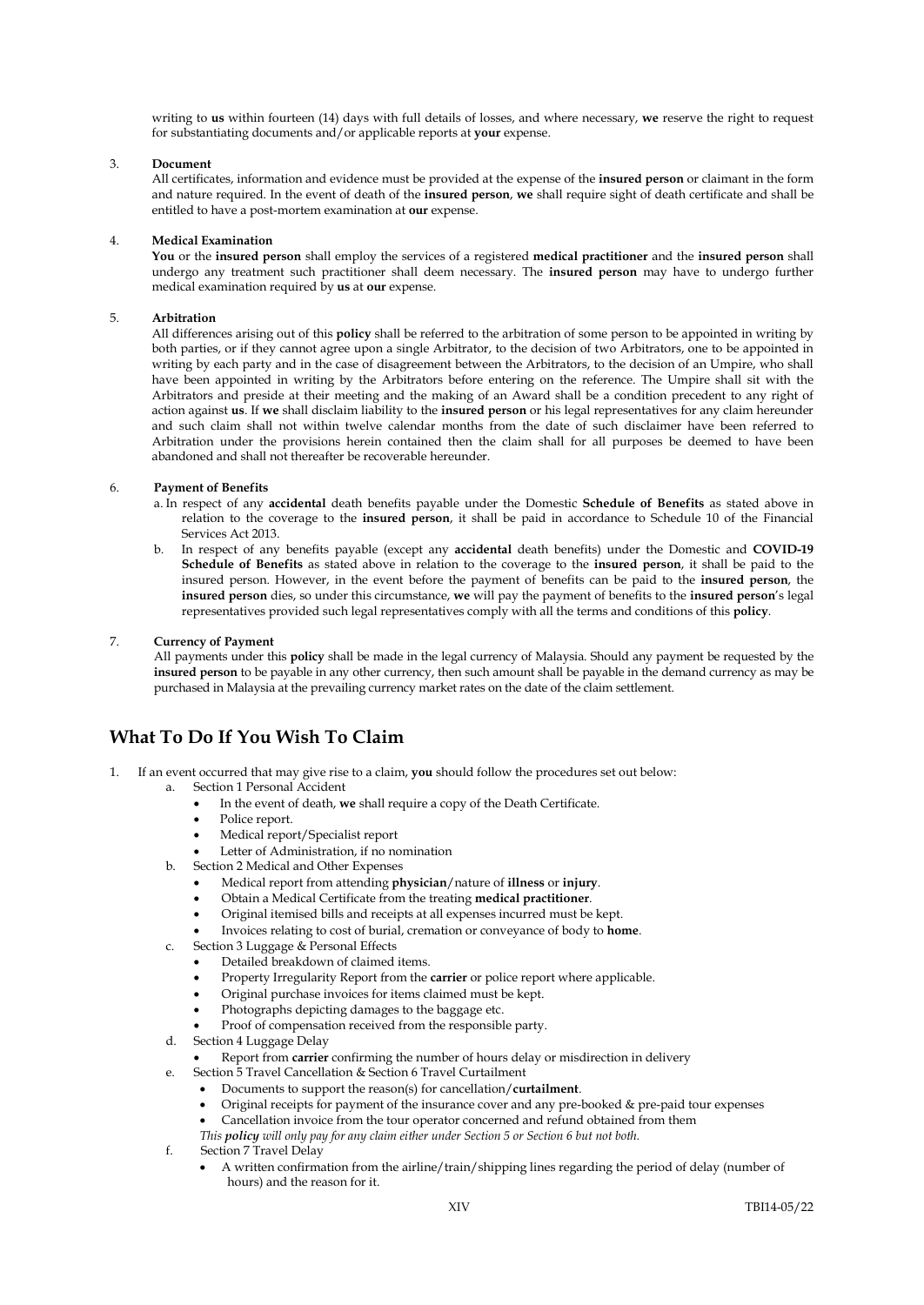- g. Section 8 **Snatch Theft** Benefits
	- Police report at the place of occurrence.
	- Detailed breakdown of claimed items.
	- Original receipts for personal effects as proof of payment, if any.
	- Original receipts for additional accommodation, travel and communication expenses incurred in replacing lost travel documents.
	- Copy of Emergency Certificate for loss of travel documents.
	- Proof of compensation received from the responsible party.
- 2. On **your** return, write to or telephone **us** requesting a claim form. On receipt of the form, complete it and return it to **us** as soon as possible together with all relevant documents requested to support **your** claims.

# **Complaint Procedures**

**We** believe **you** deserve a courteous, fair and prompt service. If there is any circumstance when **our** service does not meet **your** expectations, please contact **us** using the appropriate contact details below and provide the *policy number/claim number* and *Insured person's Name*:

- 1. Firstly with the department or person **you** dealt with **us** on how **you** would like the problem to be solved.
- 2. Secondly if the problem is not solved to **your** satisfaction, then make a formal written complaint to **our** Customer Service Department at:

| <b>Customer Service Hotline</b> |   | 1 - 800 - 88 - MSIG (6744)         |
|---------------------------------|---|------------------------------------|
| Facsimile                       |   | 03 - 2026 8086                     |
| Email                           | ÷ | myMSIG@my.msig-asia.com            |
| Website                         |   | www.msig.com.my                    |
| Address                         |   | <b>Customer Service Department</b> |
|                                 |   | MSIG Insurance (Malaysia) Bhd      |
|                                 |   | Level 15, Menara Hap Seng 2        |
|                                 |   | Plaza Hap Seng                     |
|                                 |   | No. 1, Jalan P. Ramlee             |
|                                 |   | 50250 Kuala Lumpur                 |

3. Thirdly, if **you** are not satisfied with **our** decision **you** can refer the matter to OMBUDSMAN FOR FINANCIAL SERVICES (OFS) or BANK NEGARA MALAYSIA through BNMTELELINK or BNMLINK:

| a.              | OMBUDSMAN FOR FINANCIAL SERVICES (OFS)                                             |                      |                                                                |  |  |  |
|-----------------|------------------------------------------------------------------------------------|----------------------|----------------------------------------------------------------|--|--|--|
|                 | Level 14, Main Block,                                                              |                      |                                                                |  |  |  |
|                 | Menara Takaful Malaysia,<br>No.4, Jalan Sultan Sulaiman,<br>50000 Kuala Lumpur.    |                      |                                                                |  |  |  |
|                 |                                                                                    |                      |                                                                |  |  |  |
|                 |                                                                                    |                      |                                                                |  |  |  |
|                 | Telephone                                                                          |                      | $\therefore$ 03 – 2272 2811                                    |  |  |  |
|                 | Facsimile                                                                          |                      | 03 – 2272 1577                                                 |  |  |  |
|                 | Email                                                                              |                      | enquiry@ofs.org.my                                             |  |  |  |
|                 | Website                                                                            |                      | www.ofs.org.my                                                 |  |  |  |
| b.              | LAMAN INFORMASI NASIHAT DAN KHIDMAT (BNMLINK)<br>(Walk-in Customer Service Centre) |                      |                                                                |  |  |  |
|                 | 4th Floor, Podium Bangunan AICB,                                                   |                      |                                                                |  |  |  |
|                 | No. 10, Jalan Dato' Onn,                                                           |                      |                                                                |  |  |  |
|                 | 50480 Kuala Lumpur.                                                                |                      |                                                                |  |  |  |
|                 | Telephone                                                                          | $\ddot{\phantom{a}}$ | 1-300-88-5465 (BNMTELELINK) or                                 |  |  |  |
|                 |                                                                                    |                      | +603 21741717 (for overseas calls)                             |  |  |  |
| $\mathcal{C}$ . | CONTACT CENTRE (BNMTELELINK)                                                       |                      |                                                                |  |  |  |
|                 |                                                                                    |                      |                                                                |  |  |  |
|                 | Laman Informasi Nasihat dan Khidmat (LINK)<br>Bank Negara Malaysia,                |                      |                                                                |  |  |  |
|                 | P.O.Box 10922,                                                                     |                      |                                                                |  |  |  |
|                 | 50929 Kuala Lumpur.                                                                |                      |                                                                |  |  |  |
|                 |                                                                                    |                      |                                                                |  |  |  |
|                 | Telephone<br>Overseas                                                              |                      | $1 - 300 - 88 - 5465 (1 - 300 - 88 - LINK)$<br>$03 - 21741717$ |  |  |  |
|                 | Facsimile                                                                          |                      | $03 - 2174$ 1515                                               |  |  |  |
|                 |                                                                                    |                      |                                                                |  |  |  |
|                 | Email                                                                              |                      | bnmtelelink@bnm.gov.my                                         |  |  |  |